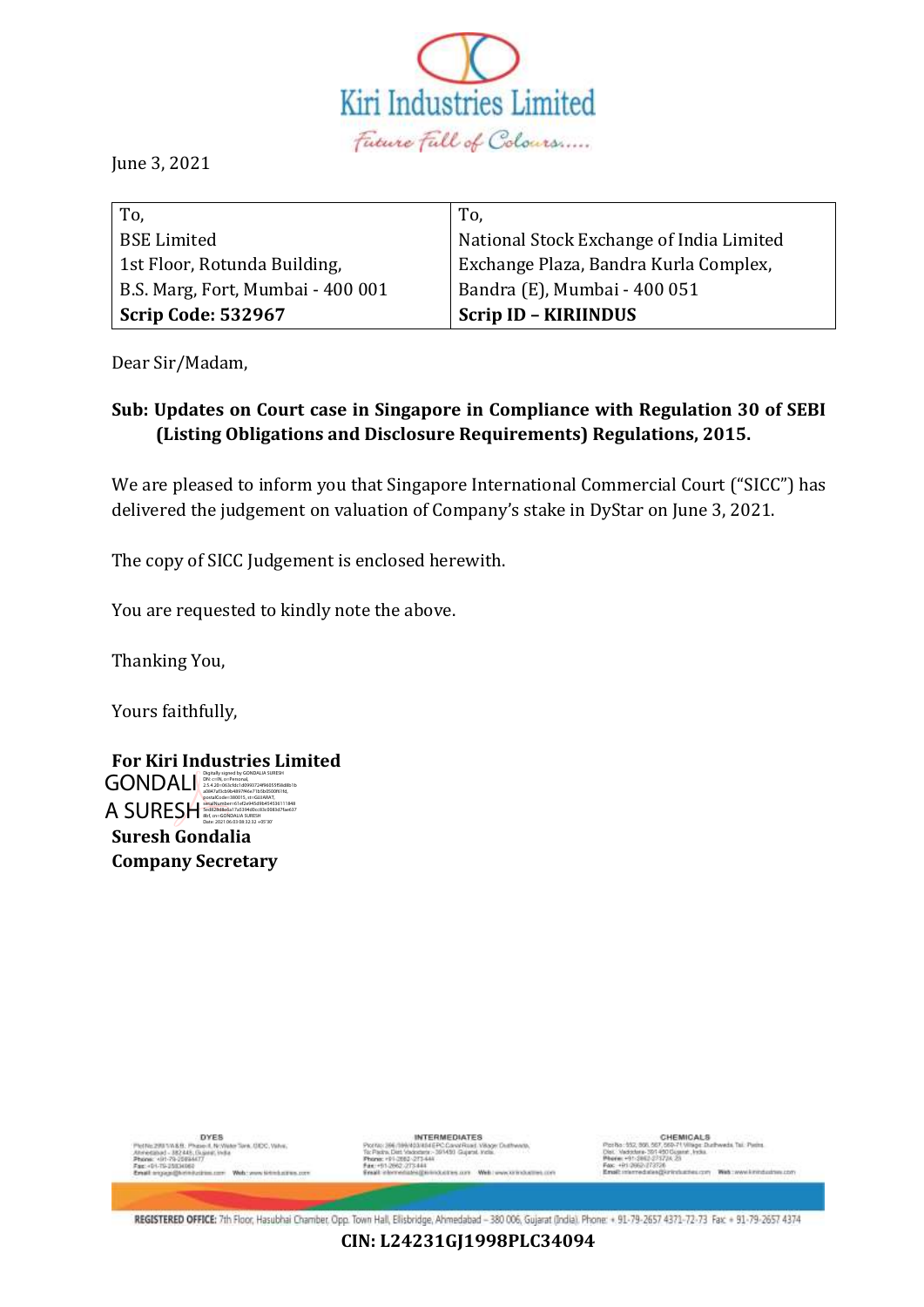## **IN THE SINGAPORE INTERNATIONAL COMMERCIAL COURT OF THE REPUBLIC OF SINGAPORE**

# **[2021] SGHC(I) 2**

Suit No 4 of 2017

Between

Kiri Industries Ltd

… *Plaintiff*

And

- 
- (1) Senda International Capital Ltd
- (2) DyStar Global Holdings (Singapore) Pte Ltd

… *Defendants*

# **JUDGMENT**

[Companies] — [Shares] — [Valuation of shares] [Res Judicata] — [Issue estoppel] [Patents and Inventions] — [Expiration] — [Impact of expiration]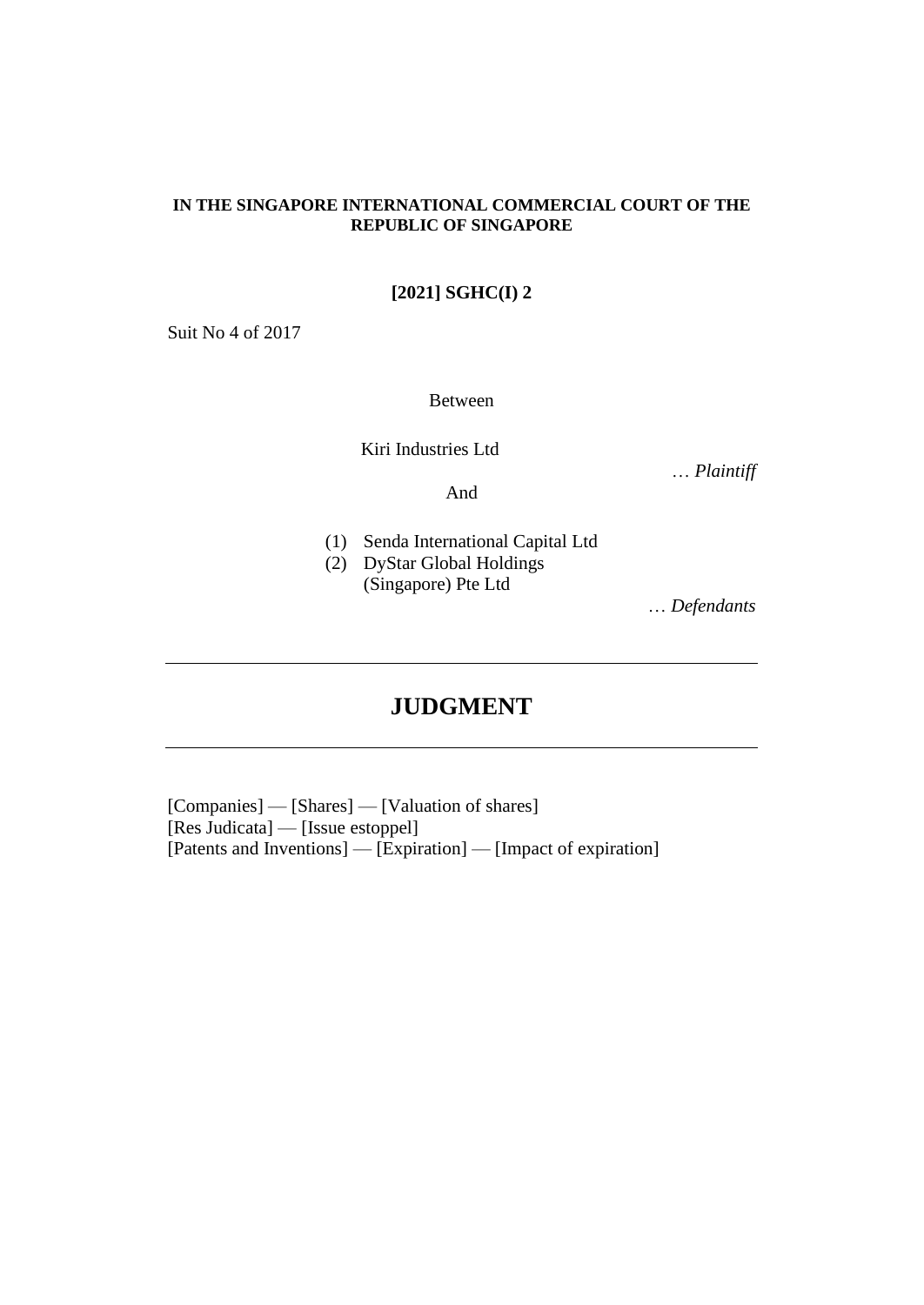# **TABLE OF CONTENTS**

| <b>OUTSTANDING ADJUSTMENTS TO BE MADE TO</b>               |
|------------------------------------------------------------|
| THE EXPERTS' POSITIONS ON THE CONTESTED ISSUES4            |
|                                                            |
|                                                            |
| ISSUES RELATING TO DYSTAR'S HISTORICAL TAX RATES  9        |
| ISSUE 1: NOTIONAL AND THIRD-PARTY LICENCE FEES THAT WERE   |
|                                                            |
|                                                            |
|                                                            |
|                                                            |
|                                                            |
|                                                            |
| HOW THE FINITE IMPACT IS TO BE QUANTIFIED AND INCORPORATED |
| <b>ISSUES 5 AND 6: COUNTRY RISK PREMIUM AND</b>            |
|                                                            |
|                                                            |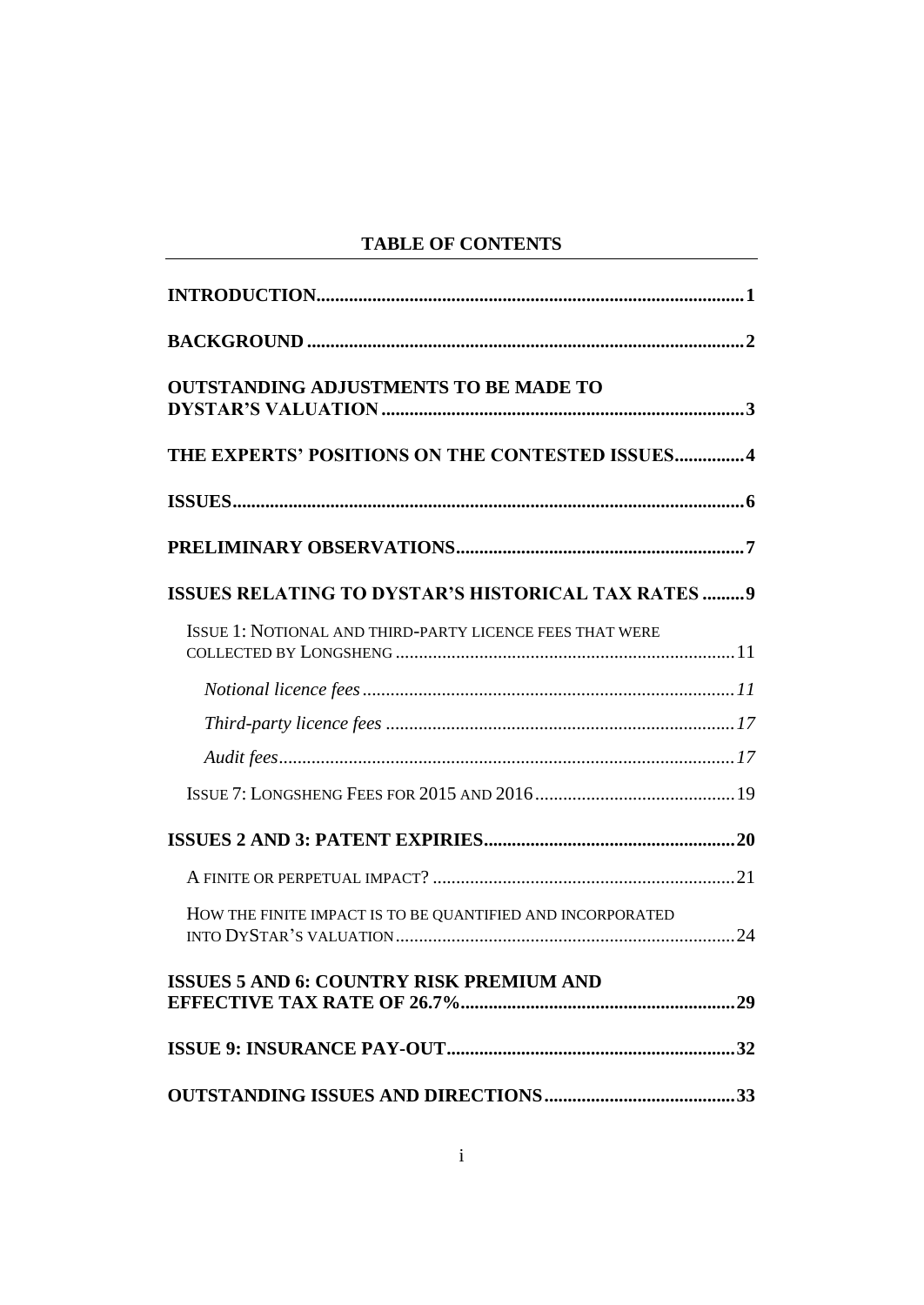|--|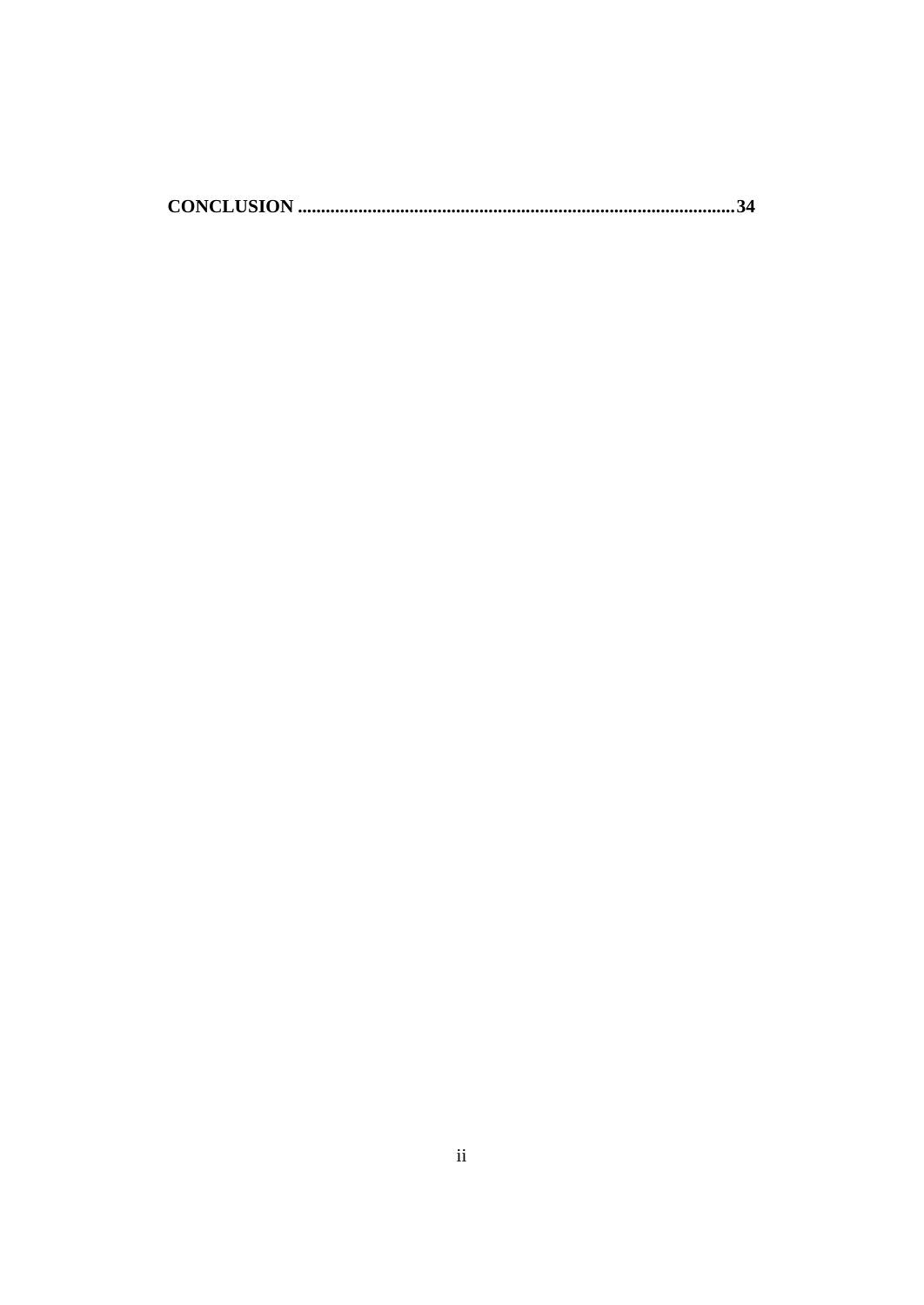**This judgment is subject to final editorial corrections approved by the court and/or redaction pursuant to the publisher's duty in compliance with the law, for publication in LawNet and/or the Singapore Law Reports.**

# **Kiri Industries Ltd v Senda International Capital Ltd and another**

# **[2021] SGHC(I) 2**

Singapore International Commercial Court — Suit No 4 of 2017 Kannan Ramesh J, Roger Giles IJ and Anselmo Reyes IJ 16 March 2021

3 June 2021 Judgment reserved.

# <span id="page-4-0"></span>**Kannan Ramesh J (delivering the judgment of the court):**

#### **Introduction**

1 On 21 December 2020, in *Kiri Industries Ltd v Senda International Capital Ltd and another* [2020] SGHC(I) 27 (the "*Valuation Judgment*"), we determined the interim valuation of DyStar Global Holdings (Singapore) Pte Ltd ("DyStar"). We indicated at [312] of the *Valuation Judgment* that nine adjustments needed to be made to the interim valuation of DyStar that we determined. In this Judgment, we address the nine adjustments. Where appropriate, we adopt the abbreviations and terms defined in the *Valuation Judgment*, as well as in our judgment in *DyStar Global Holdings (Singapore) Pte Ltd v Kiri Industries Ltd and others and another suit* [2018] 5 SLR 1 (the "*Main Judgment*").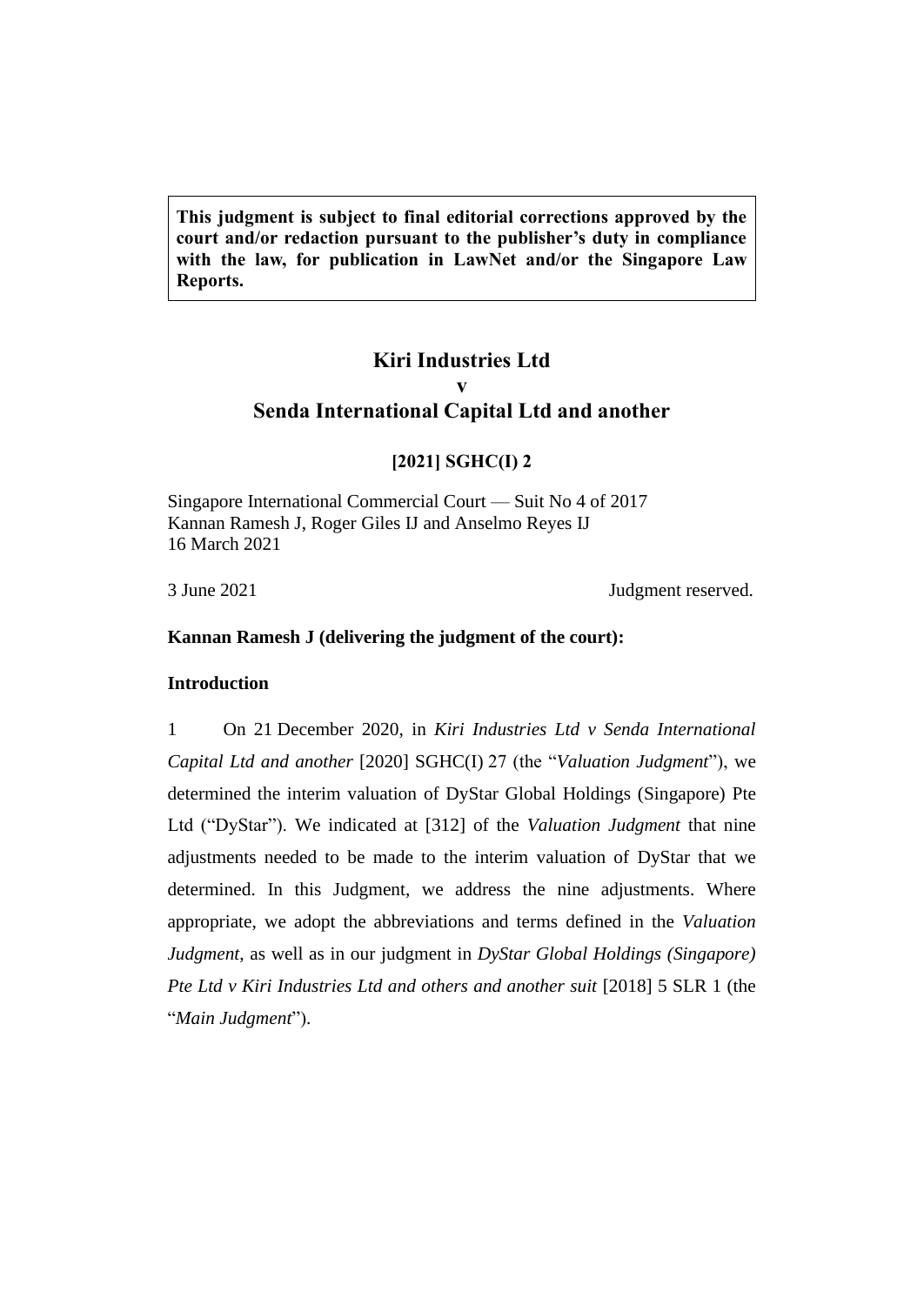### <span id="page-5-0"></span>**Background**

2 The facts have been set out extensively in the *Main Judgment* delivered on 3 July 2018. We held that Senda International Capital Ltd ("Senda") had engaged in instances of oppressive conduct against Kiri Industries Ltd ("Kiri"). Senda was ordered to purchase Kiri's shares in DyStar. The valuation date was to be the date of judgment, *ie*, 3 July 2018. The valuation date was not challenged on appeal.

3 We provided an interim valuation of DyStar in the *Valuation Judgment*. We found DyStar's equity value as at the valuation date to be US\$1,636m, subject to the nine adjustments (the *Valuation Judgment* at [312]). The parties' experts were directed to submit (a) a joint revised valuation of DyStar based on their assessment of the impact of the nine adjustments on our interim valuation of DyStar, and (b) a joint report setting out their points of agreement and disagreement with reasons for any disagreement if they were unable to reach consensus.

4 The parties' experts were unable to agree on every point. On 25 January 2021, they submitted a joint expert report ("the Report") addressing the nine adjustments. This was accompanied by a letter from Kiri seeking clarification on (a) pre-judgment interest and (b) the relief to which it would be entitled if Senda failed to comply with the buy-out order in the *Main Judgment*. We addressed the latter two issues in an oral judgment on 17 March 2021.

5 This Judgment addresses the effect of the nine adjustments on our interim valuation of DyStar.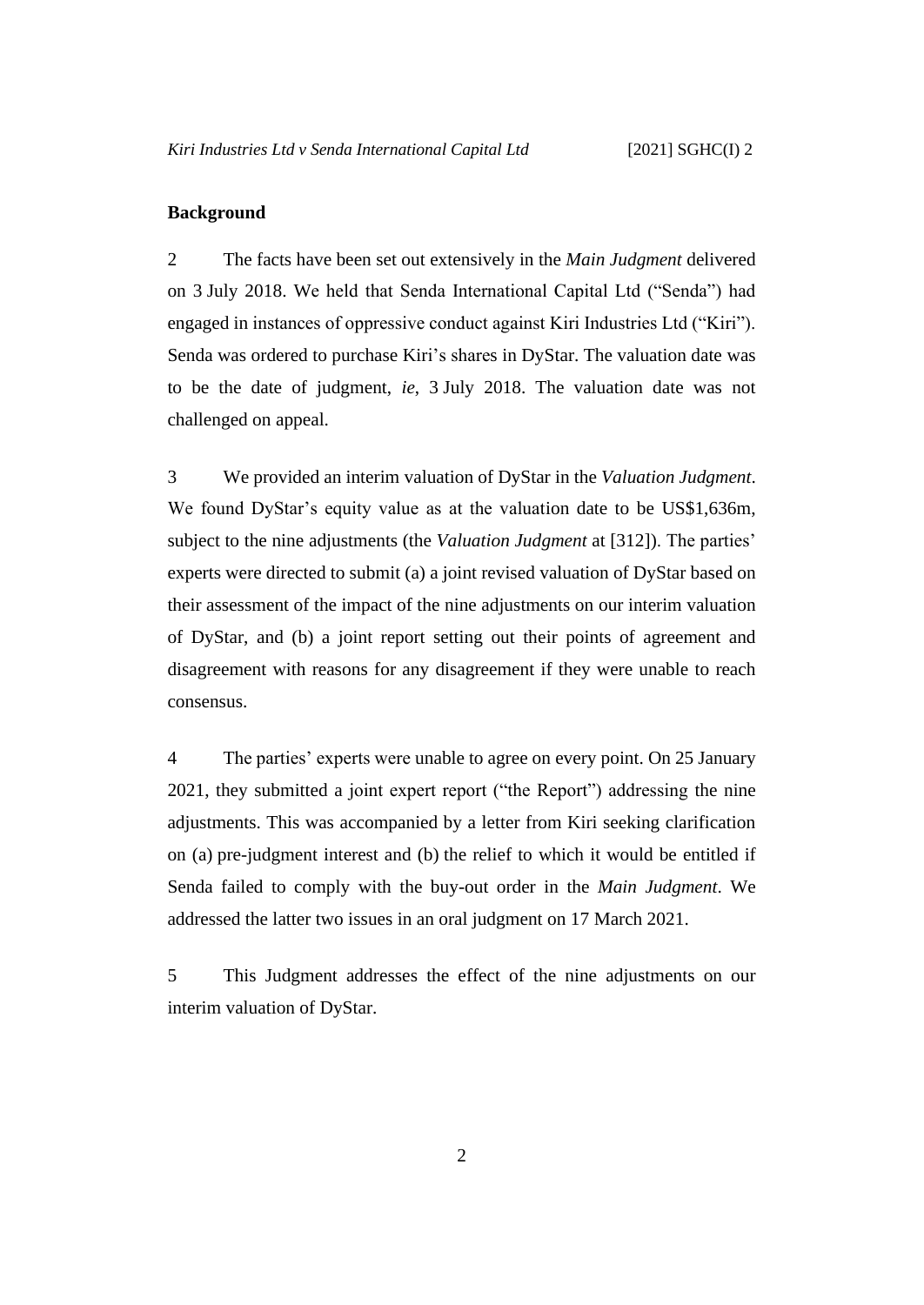#### <span id="page-6-0"></span>**Outstanding adjustments to be made to DyStar's valuation**

6 The *Valuation Judgment* identified the nine adjustments at [312]:

(a) The notional licence fees for Longsheng's use of the Patent and third-party licence fees collected by Longsheng ought to be incorporated into DyStar's valuation, subject to the following amendments.

> Mr Chan's proposed US\$473,744 notional licence fee must be amended to reflect a starting point of 2010 instead of 2013. The applicable tax rate should not be DyStar Germany's, but that of DyStar's instead.

> (ii) On the \$13.5m of licence fees collected by Longsheng, the 5.33% interest added by Ms Harfouche must be revised. It should not be the interest rate prescribed for judgment sums, but ought instead to correspond to the interest that DyStar would have earned on the licence fees in the relevant years if it had duly received the same from Longsheng. The tax rate for the fees should be adjusted to correspond with DyStar's historical tax rates.

(b) The downstream financial impact on DyStar due to the Patent expiration must be deducted from Ms Harfouche's computation of DyStar's maintainable EBITDA. The Patent expiration would have an impact of US\$6.5m as suggested by Mr Lie.

(c) The downstream financial impact on DyStar due to the expiration of the Indigo 40% patents must be deducted from DyStar's EBITDA. This risk event would have an impact of US\$17.2m as suggested by Mr Lie.

(d) A DLOM of 19% is to be applied to Kiri's 37.57% share in DyStar.

(e) A country risk premium of 1.6% is to be accounted for in DyStar's cost of equity. That will increase DyStar's WACC and result in a larger discount rate in the DCF approach.

(f) The applicable tax rate for DyStar's revenue ought to be 26.7% instead of 23%.

(g) The tax rate for the 2015 and 2016 Longsheng Fees ought to be adjusted to match DyStar's historical tax rates. We note that the Longsheng Fees for 2017 and 2018 have not been (and should not be) accounted for in Ms Harfouche's valuation.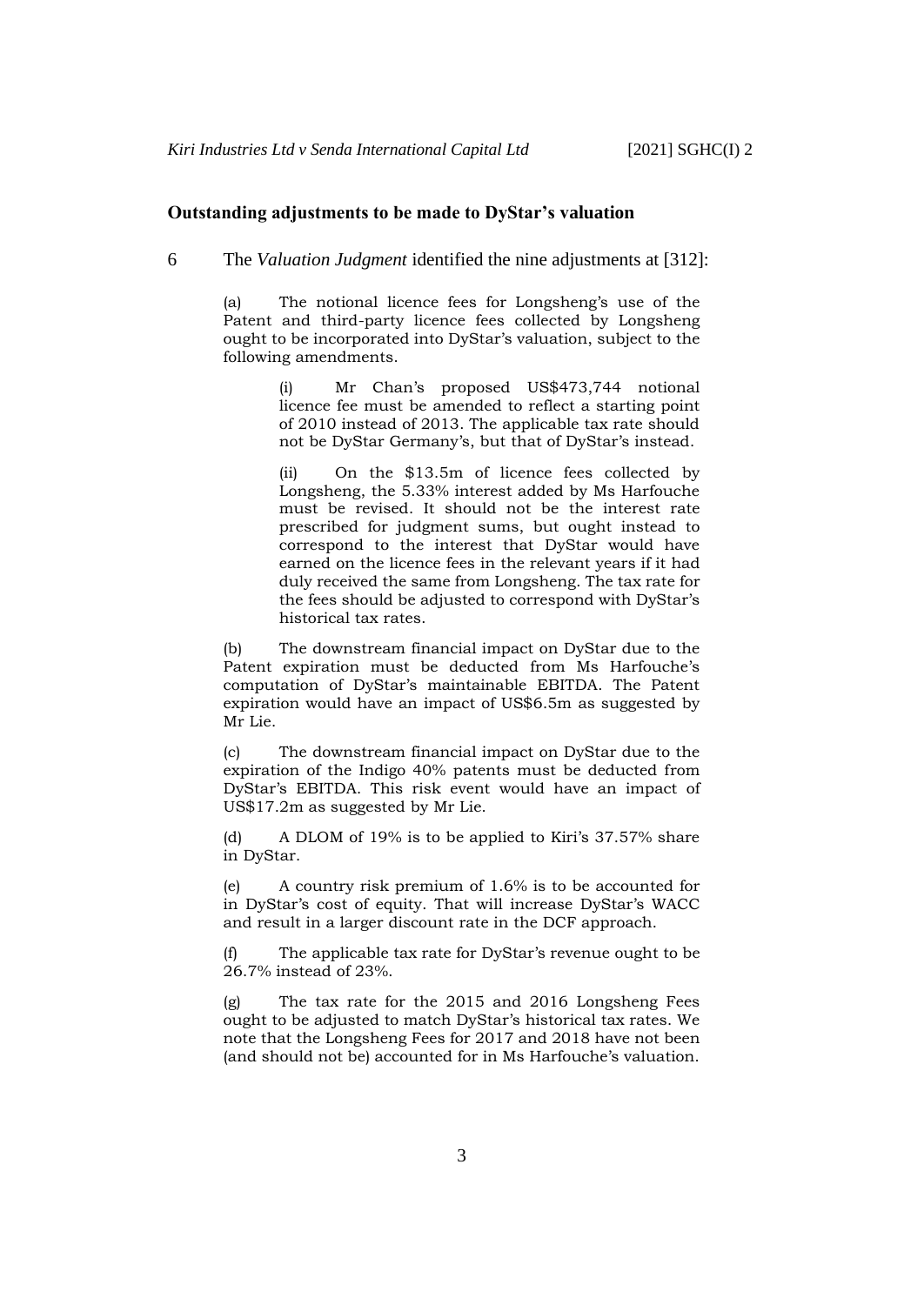(h) While the special incentive payment has been accounted for in Ms Harfouche's valuation, adjustments to the applicable tax rate must be made. The applicable rate ought to be DyStar's historical tax rate in 2014 when the special incentive payment was made.

(i) The US\$4m insurance pay-out must be incorporated into DyStar's valuation.

We will refer to the nine adjustments as Issues 1 to 9 respectively.

7 Issues 4 and 8 (on DLOM and the special incentive payment, respectively) are not in dispute. In the Report, the experts agreed on these issues and their joint position has been incorporated into our final valuation of DyStar.

### <span id="page-7-0"></span>**The experts' positions on the contested Issues**

8 The experts' positions on the adjustments that arose from the contested issues are set out in tables at pages 2 and 3 of the Report. Where there are discrepancies between the two experts' tables, we have indicated below more precise figures (based on decimal points) or the figures that the parties have more consistently adopted in the Report.

| <b>Item</b>                                                                   | Kiri<br>(US\$ million)          | <b>Senda</b><br>(US\$ million)                                 |
|-------------------------------------------------------------------------------|---------------------------------|----------------------------------------------------------------|
| <b>Issue 1:</b> Notional licence fee                                          | 12.6 to DyStar's<br>adjusted EV | 12.4 and $(0.7)$<br>(audit fees) to<br>DyStar's<br>adjusted EV |
| <b>Issue 1:</b> Third-party licence fees                                      | 1.3 to DyStar's<br>adjusted EV  | 1.2 to DyStar's<br>adjusted EV                                 |
| <b>Issues 2 and 3:</b> Expiration of the<br>Patent and the Indigo 40% patents | $(72.5)$ to<br>DyStar's EV      | $(228.8)$ to<br>DyStar's EV                                    |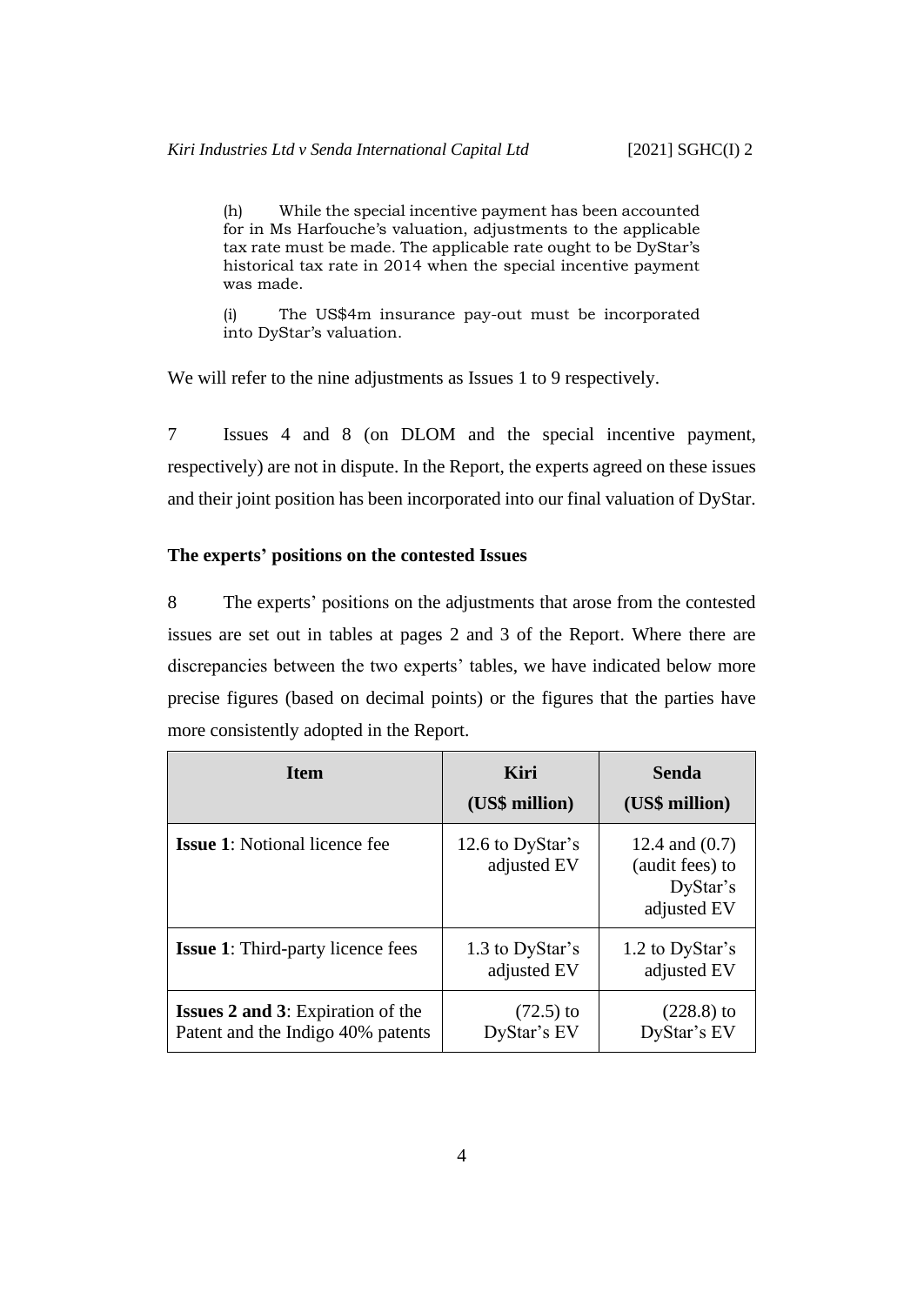| <b>Item</b>                                                                                                                                           | Kiri<br>(US\$ million)                 | Senda<br>(US\$ million)                |  |  |
|-------------------------------------------------------------------------------------------------------------------------------------------------------|----------------------------------------|----------------------------------------|--|--|
| <b>Issue 5:</b> Country risk premium                                                                                                                  |                                        | $(271.3)$ to<br>DyStar's EV            |  |  |
| <b>Issue 6:</b> Effective tax rate of<br>26.7%                                                                                                        |                                        | $(89.4)$ to<br>DyStar's EV             |  |  |
| <b>Issue 7:</b> Longsheng Fees for 2015<br>and 2016 (incorporated as part of<br>DyStar's net financial debt post-<br>adjustments for Oppressive Acts) | $(68.5)$ to<br>DyStar's<br>adjusted EV | $(72.7)$ to<br>DyStar's<br>adjusted EV |  |  |
| <b>Issue 9:</b> Insurance pay-out                                                                                                                     | 4.6 to DyStar's<br>adjusted EV         | 4.0 to DyStar's<br>EV                  |  |  |
| <b>Equity Value of DyStar</b><br>following all adjustments                                                                                            | 1,586                                  | 1,063                                  |  |  |
| Kiri's shareholding pre-DLOM                                                                                                                          | 596                                    | 399                                    |  |  |
| Kiri's shareholding after<br>applying the 19% DLOM                                                                                                    | 482.5                                  | 323                                    |  |  |

9 The foregoing table refers to "DyStar's EV" and "DyStar's adjusted EV". The experts explained the difference between the two expressions:

(a) Adjustments to DyStar's EV are made *first*. These are the adjustments to the DCF method used in Ms Harfouche's valuation approach, and impact on matters such as DyStar's cost of capital and maintainable EBITDA. These matters pertain to Issues 2 and 3 (the expiration of the Patent (Issue 2) and the Indigo 40% patents (Issue 3) which affects DyStar's maintainable EBITDA), Issue 5 (the country risk premium which affects DyStar's cost of capital) and Issue 6 (the effective tax rate for DyStar).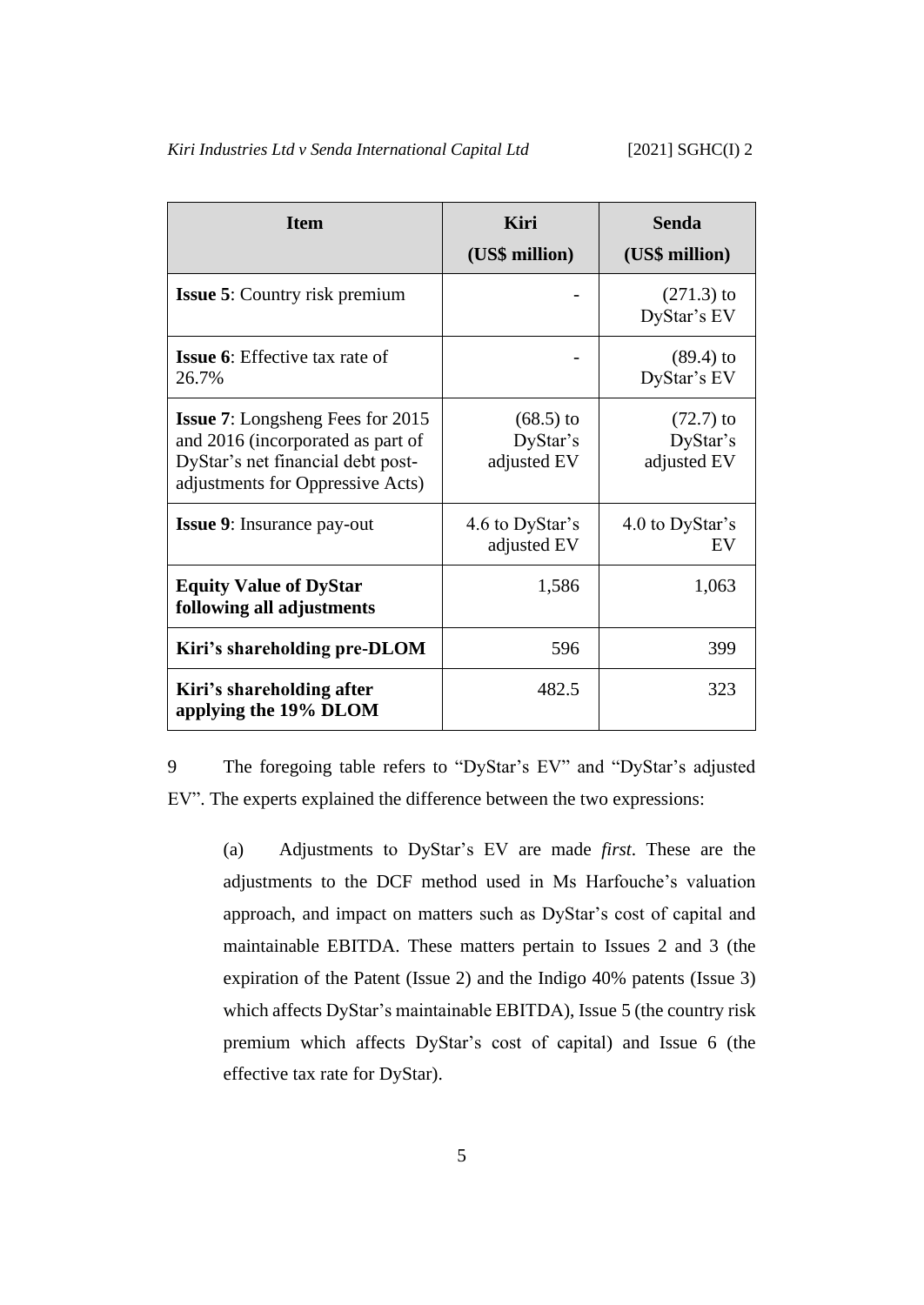(b) Making these adjustments results in DyStar's adjusted EV. The remaining adjustments, which relate to Issues 1, 7 and 9 and concern one-off events, are made to DyStar's adjusted EV.

10 A final inconsequential divergence between the experts is not fully captured in the table. The experts disagree over whether the 19% DLOM (see [246] of the *Valuation Judgment*) is to be applied to the value of the equity/shareholding in DyStar *before* or *after* deriving the value of Kiri's 37.57% shareholding. Senda favours the former and Kiri the latter. Despite the disagreement, both experts arrive at broadly the same outcome. Conceptually, we prefer Kiri's approach (as reflected in the table above) of applying the 19% DLOM to *Kiri's minority share* in DyStar. This is because, as held in the *Valuation Judgment*, the DLOM is a discount reflecting the lack of marketability of *Kiri's minority share*. Having said that, we note that the outcome is not any different mathematically, even if Senda's approach is adopted.

### <span id="page-9-0"></span>**Issues**

11 The following matters arise in relation to the seven issues on which there is no consensus between the experts:

(a) DyStar's applicable historical tax rates. This concerns Issue 1 – on the notional licence fee and third-party licence fees collected by Longsheng – and Issue 7 – on the Longsheng Fees for 2015 and 2016. We directed these adjustments to be made at [193], [205], [276], [312(a)] and [312(g)] of the *Valuation Judgment*.

(b) The impact, if any, of the expiration of DyStar's various patents. This concerns Issue 2 – on the Patent (*ie*, the Orange 288 patent) – and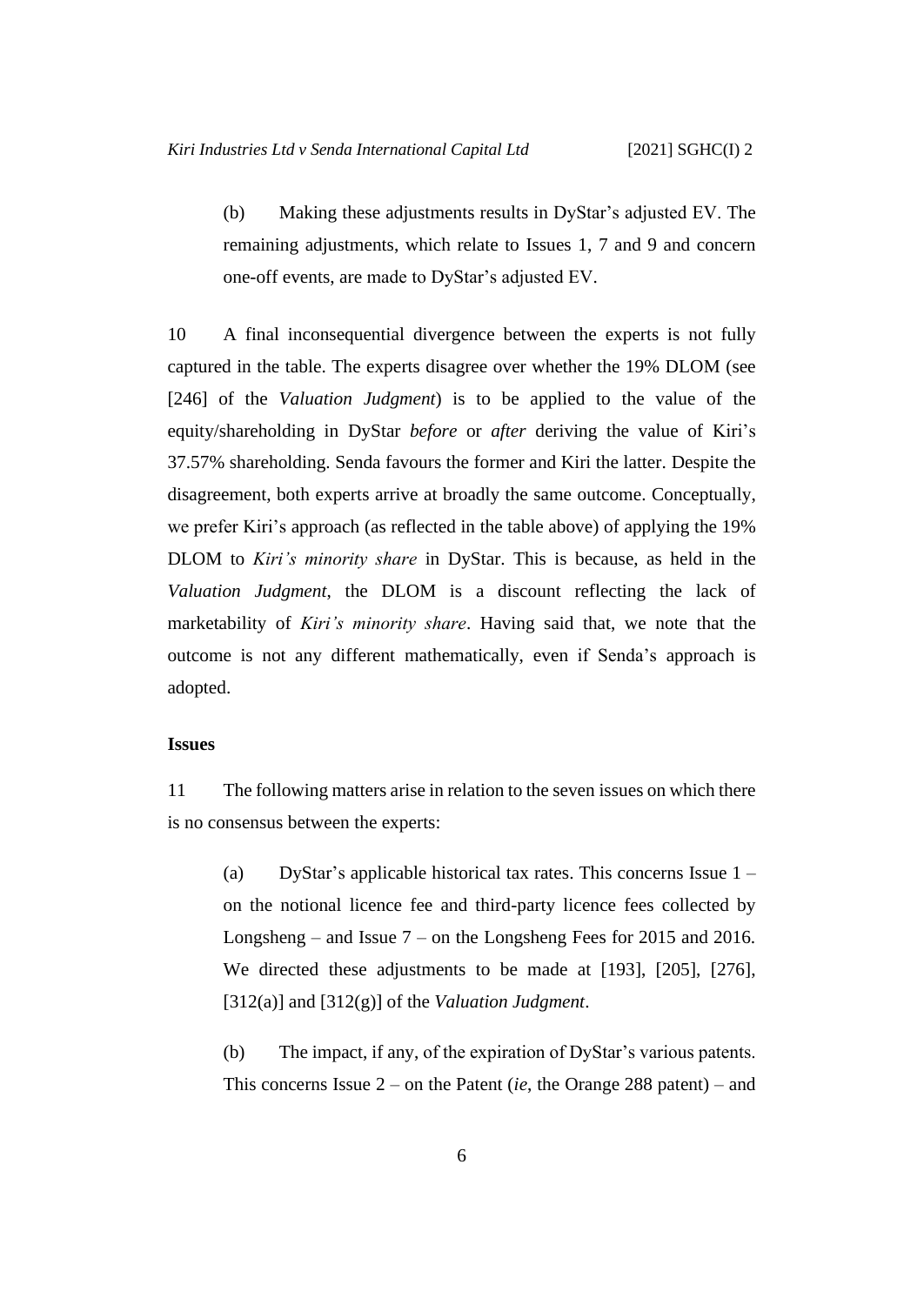Issue 3 – on the Indigo 40% patents. We directed that the expiration of these patents be taken into account in DyStar's maintainable EBITDA, at [212], [223], [312(b)] and [312(c)] of the *Valuation Judgment*.

(c) The impact, if any, of certain variables on the DCF method used by Ms Harfouche in her valuation. This concerns Issue 5 – on the country risk premium – and Issue  $6 -$  on the effective tax rate to be applied to DyStar. We directed that these factors be considered by the experts at [250], [268], [312(e)] and [312(f)] of the *Valuation Judgment*.

(d) The insurance pay-out DyStar received in May and June 2019. This concerns Issue 9. We directed that this adjustment be made at [305] and [312(i)] of the *Valuation Judgment*.

## <span id="page-10-1"></span><span id="page-10-0"></span>**Preliminary observations**

12 In general, Ms Harfouche's position in the Report on the seven disputed issues is well-reasoned and explained with reference to *her valuation model* and the relevant accounting principles. In assessing the views in the Report, it should be borne in mind that, in arriving at our interim valuation, we had accepted Ms Harfouche's valuation model and methodology (see the *Valuation Judgment* at [45]–[156]). Accordingly, any impact of the nine adjustments must be assessed in the context of that model and methodology. Not to do so would be to (a) re-open the debate on the appropriate valuation methodology and (b) ignore the basis upon which our interim valuation was reached. Mr Lie and Mr Chan adopted an approach that departed in several instances from Ms Harfouche's valuation model and methodology. We discuss this in detail at [\[61\]](#page-33-0) and [\[62\]](#page-34-0) below.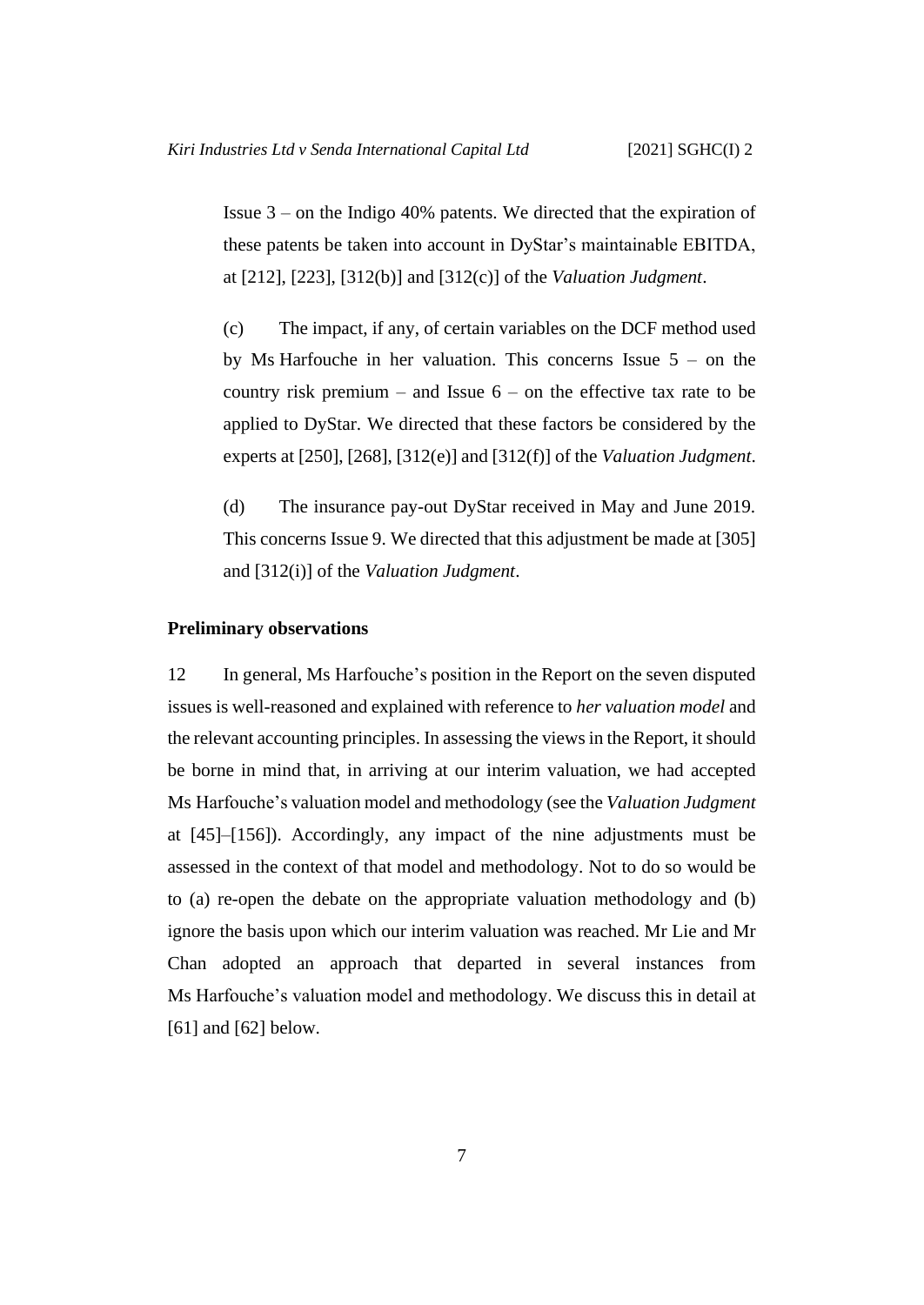<span id="page-11-1"></span>13 For this reason, it would be apt for us to recapitulate at this juncture Ms Harfouche's valuation approach. In the valuation proceedings, Ms Harfouche adopted an approach synthesising the market and DCF approaches. Both methods were based on a cluster of companies with similar characteristics to DyStar (in terms of the industry in which they operated, EV, EBITDA, and the geographical reach of their businesses). We had accepted Ms Harfouche's selection of the comparable companies at [55]–[60] of the *Valuation Judgment*. As noted in the *Valuation Judgment* at [42]–[44], Ms Harfouche took this approach because of significant shortcomings in DyStar's disclosure of financial information. The experts were consequently unable to verify DyStar's actual financial performance and their ability to project its financial performance into the future using a pure DCF method was therefore constrained. Using a pure DCF method was not suitable for this reason. Ms Harfouche therefore devised a valuation model under which she charted a range of DyStar EV values derived from both the market approach and DCF method, employing a graphical representation which was referred to in the valuation proceedings as the "football field". Using the football field, she arrived at an estimated valuation. Ms Harfouche's updated football field (following the *Valuation Judgment*) is reflected at page 22 of the Report.

<span id="page-11-0"></span>14 In addition, to support her positions in the Report, Ms Harfouche referred to underlying documents. In contrast, on several issues, Mr Lie and Mr Chan failed to refer to any underlying documents. As a result, it is difficult for us to accept a number of Mr Lie's and Mr Chan's views, which struck us as having been formulated on an incorrect basis or as not substantiated by the evidence.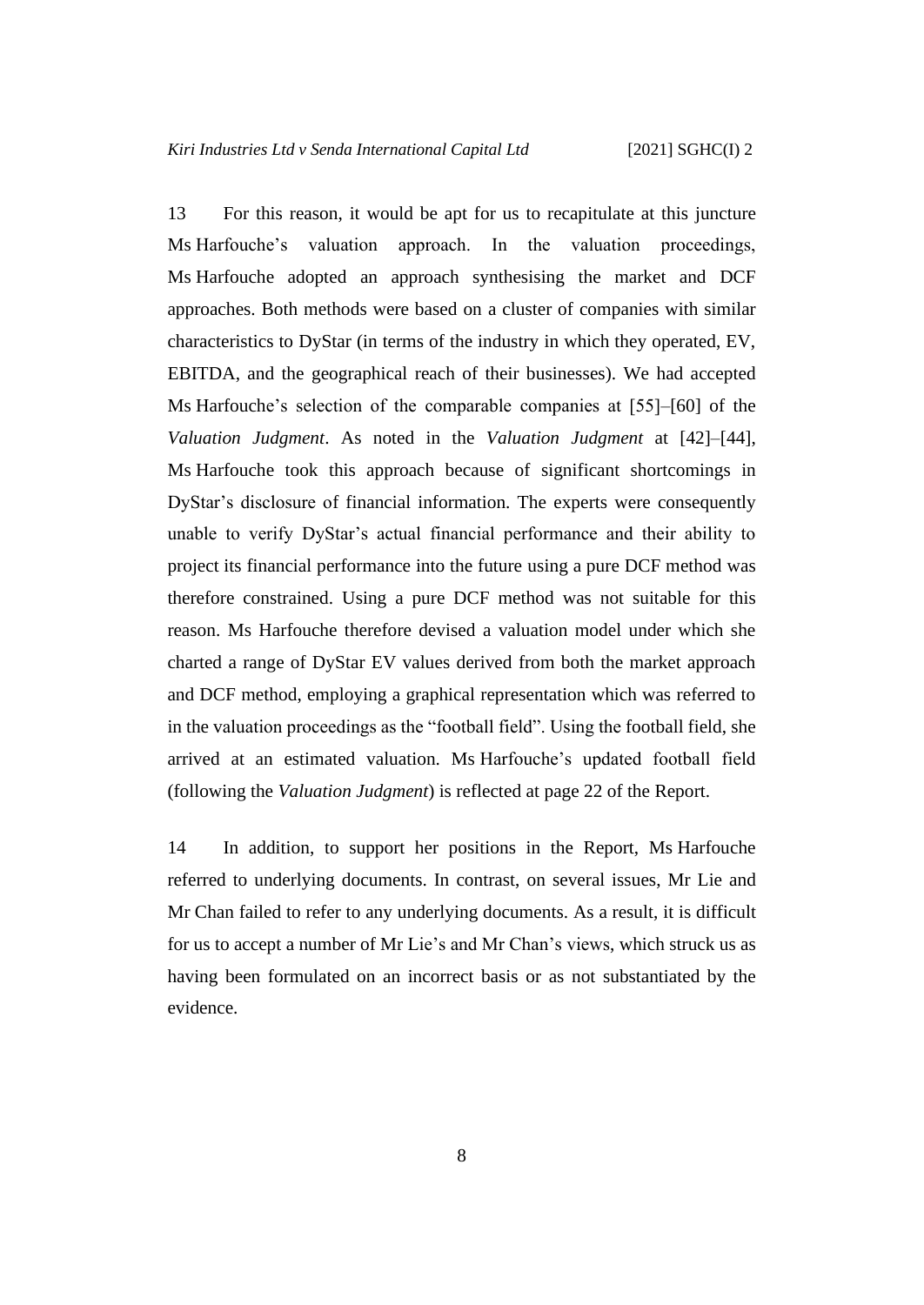# <span id="page-12-0"></span>**Issues relating to DyStar's historical tax rates**

15 Issues 1 and 7 required the experts' opinion on the *historical tax rates* that ought to be applied to various sums that were ordered to be written back into DyStar's valuation: see [313(b)] of the *Valuation Judgment*. The experts disagreed on the applicable tax rate, with the disagreement primarily focused on how DyStar's historical tax rates ought to be determined for certain years.

<span id="page-12-2"></span>16 There is no dispute that the table below ("Table A"), as reproduced at page 5 of the Report, accurately tabulates DyStar's *historical effective group* tax rates ("DyStar's group rates") between 2010 and 2018:

| <b>USDm</b>                                 | 2010  | 2011 | 2012           | 2013 | 2014 | 2015 | 2016 | 2017 | 2018 |
|---------------------------------------------|-------|------|----------------|------|------|------|------|------|------|
| Tax<br>expense/<br>(credit)                 | (2)   | (1)  | $\overline{2}$ | 13   | 23   | 24   | 25   | 31   | 29   |
| Profit/<br>$(\text{loss})$<br>before<br>tax | 104   | (2)  | (20)           | 63   | 126  | 121  | 102  | 115  | 64   |
| Effective<br>tax rate<br>(% )               | (2.3) | 35.6 | (8.8)          | 20.3 | 18.4 | 20   | 25.1 | 26.7 | 45.5 |

<span id="page-12-1"></span>17 Three points need to be borne in mind when evaluating the applicable tax rates:

<span id="page-12-3"></span>(a) **Historical tax rates to be applied:** Our directions at [193] and [205] of the *Valuation Judgment* were for DyStar's *historical* tax rates to be applied. This was because (a) amounts that were oppressively drained from DyStar should be treated as never having been paid out of the company's coffers and (b) amounts that ought to have been paid to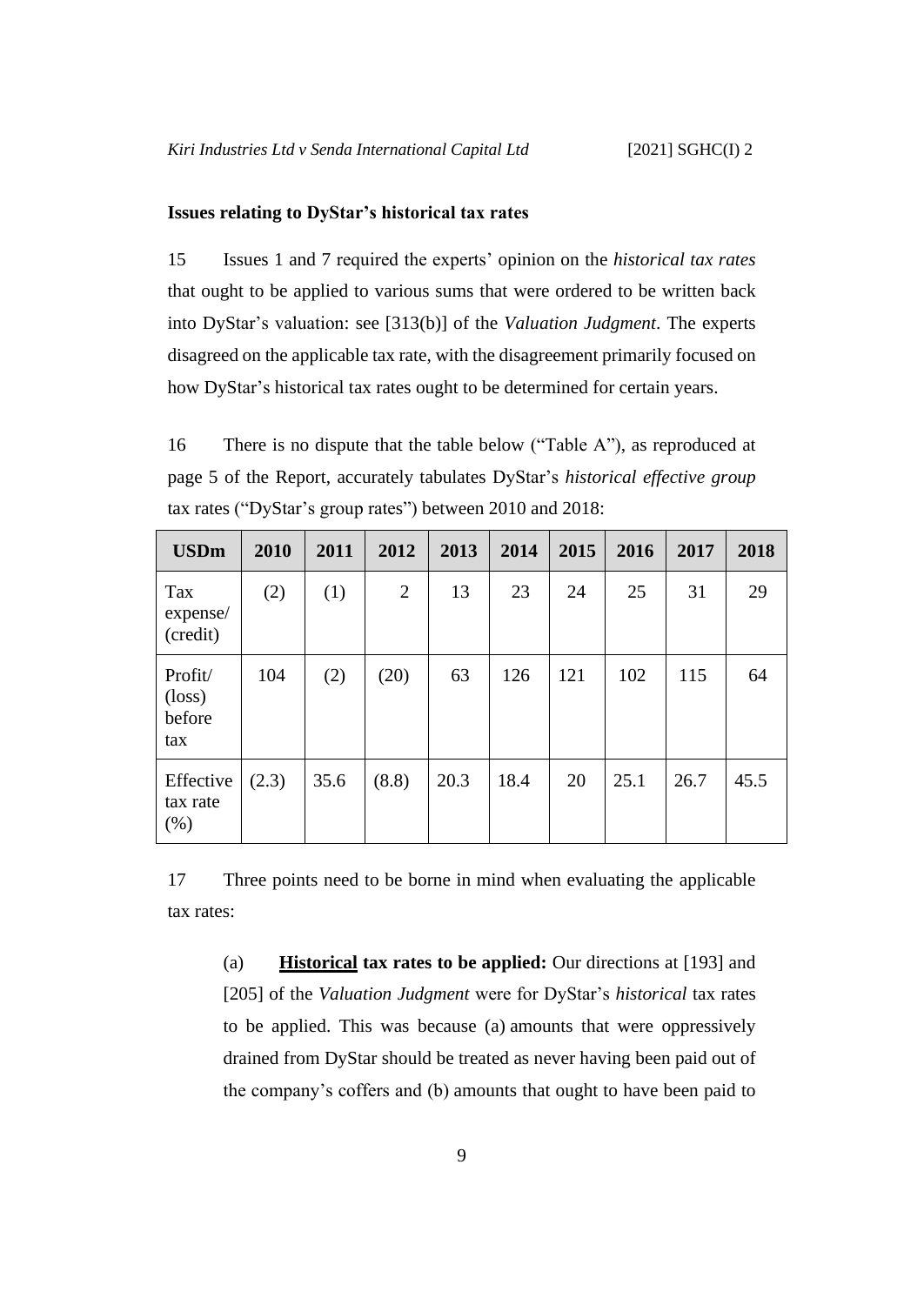DyStar should be regarded as having been paid timeously. On this basis, the tax rates in Table A ought to apply in principle. The exception is for 2019 on which there is insufficient information to derive a figure (see [\[26\]](#page-18-0) below). Thus, in the absence of compelling reasons to the contrary, the rates in Table A ought to apply to all tax issues. This is largely what Ms Harfouche did (see [\[22\]](#page-16-0) below).

<span id="page-13-0"></span>(b) **Effective, not simple, tax rates:** The *effective* tax rates, and not simple tax rates, are to be applied. This is a point that Ms Harfouche emphasised in the Report. Effective tax rates are derived after taking into account *inter alia* the profits and losses of the companies in the *DyStar group* and the corresponding tax deductions/savings that would be made as a result. In contrast, the simple tax rate is the rate stipulated in tax regulations, which does not take into account the tax savings or liabilities of individual companies in the DyStar group in a given year of assessment as a result of their financial performance. DyStar's group rates (*ie*, the historical *effective* group tax rates of the DyStar group) is the appropriate metric to apply, as it accounts for the savings (or increased tax) of the DyStar group by reason of the profit/loss of individual companies in the group in a given year. That DyStar's group rates are sensitive to this is seen from the fluctuation of the tax rates in Table A over the years.

<span id="page-13-1"></span>(c) **Group, not individual entity, tax rates:** Third, the experts agree, for the most part, that the applicable tax rate ought to be DyStar's group rate and not the tax rate for individual companies in the group. The experts agree that this is the effect of our conclusion in the *Valuation Judgment* at [266]–[268].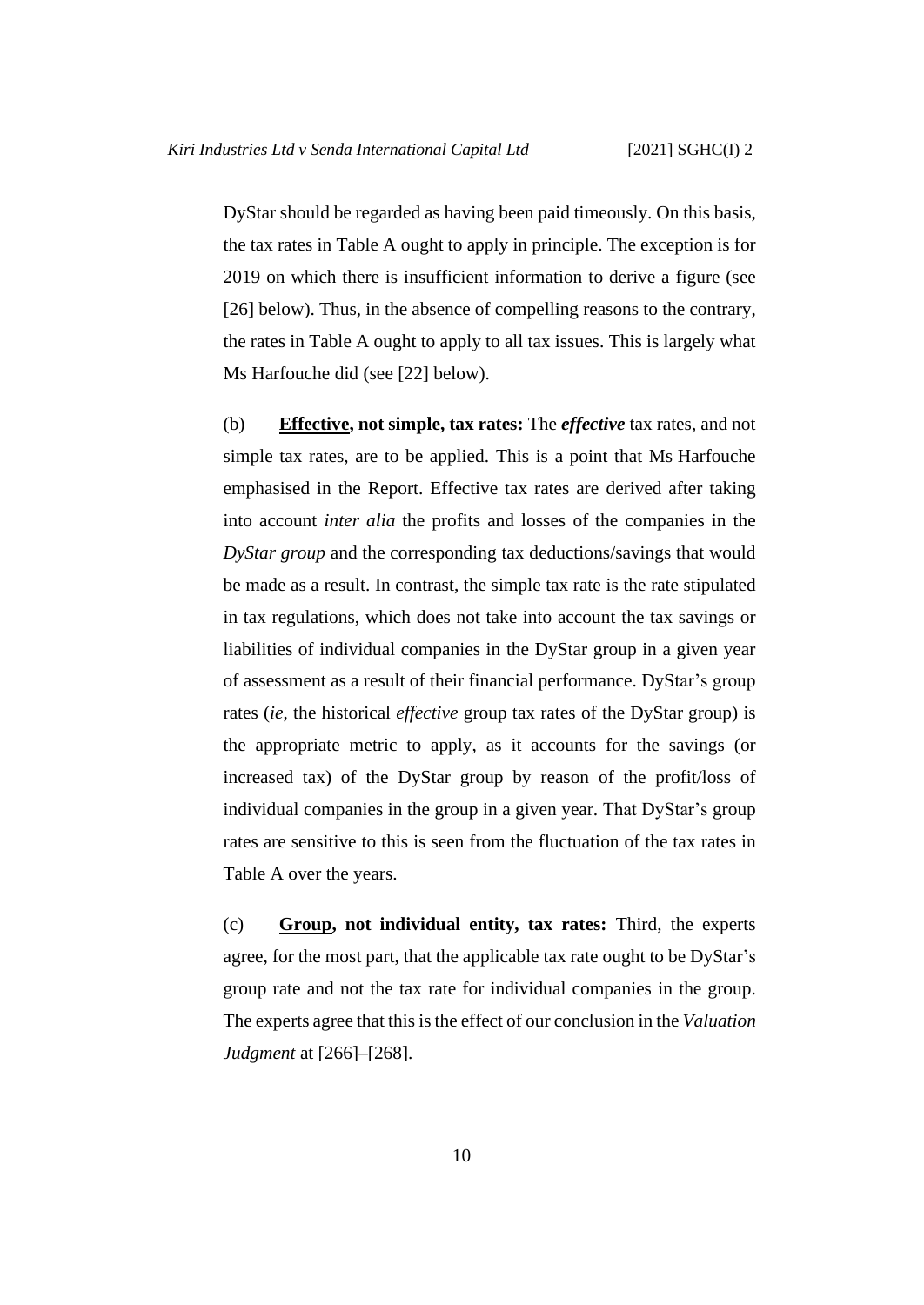For these reasons, the tax rates applicable to the tax issues are the *historical effective group tax rates* (*ie*, *DyStar's group rates as defined above*), unless the experts have provided valid reasons for applying a different rate. These rates are set out in Table A.

<span id="page-14-2"></span>18 In addition, it is common ground between the experts that notional and third-party licence fees (under Issue 1) are taxed over *several years*. One would thus expect *consistency* in the experts' approaches to taxation for *every* year in question. However, the experts applied the Table A values for certain years but not others. Given that Table A accurately tabulates DyStar's group rates over the years, the rates there should not be selectively applied, unless valid reasons are provided.

# <span id="page-14-0"></span>*Issue 1: Notional and third-party licence fees that were collected by Longsheng*

#### <span id="page-14-1"></span>*Notional licence fees*

19 Ms Harfouche calculates the total notional licence fees, including saved interest and net of tax, to be US\$1.3m. On the other hand, Mr Chan arrives at US\$1.2m. The difference of US\$0.1m arises from the experts' disagreement on how DyStar's group rates ought to be determined. Specifically, the experts disagree on:

(a) whether DyStar's group rates or *simple* tax rates should apply to the taxable years in question;

(b) in the event DyStar's group rates are to apply, the specific rates to be applied for certain years between 2010 and 2018 (bearing in mind that the relevant rates for those years are set out in Table A); and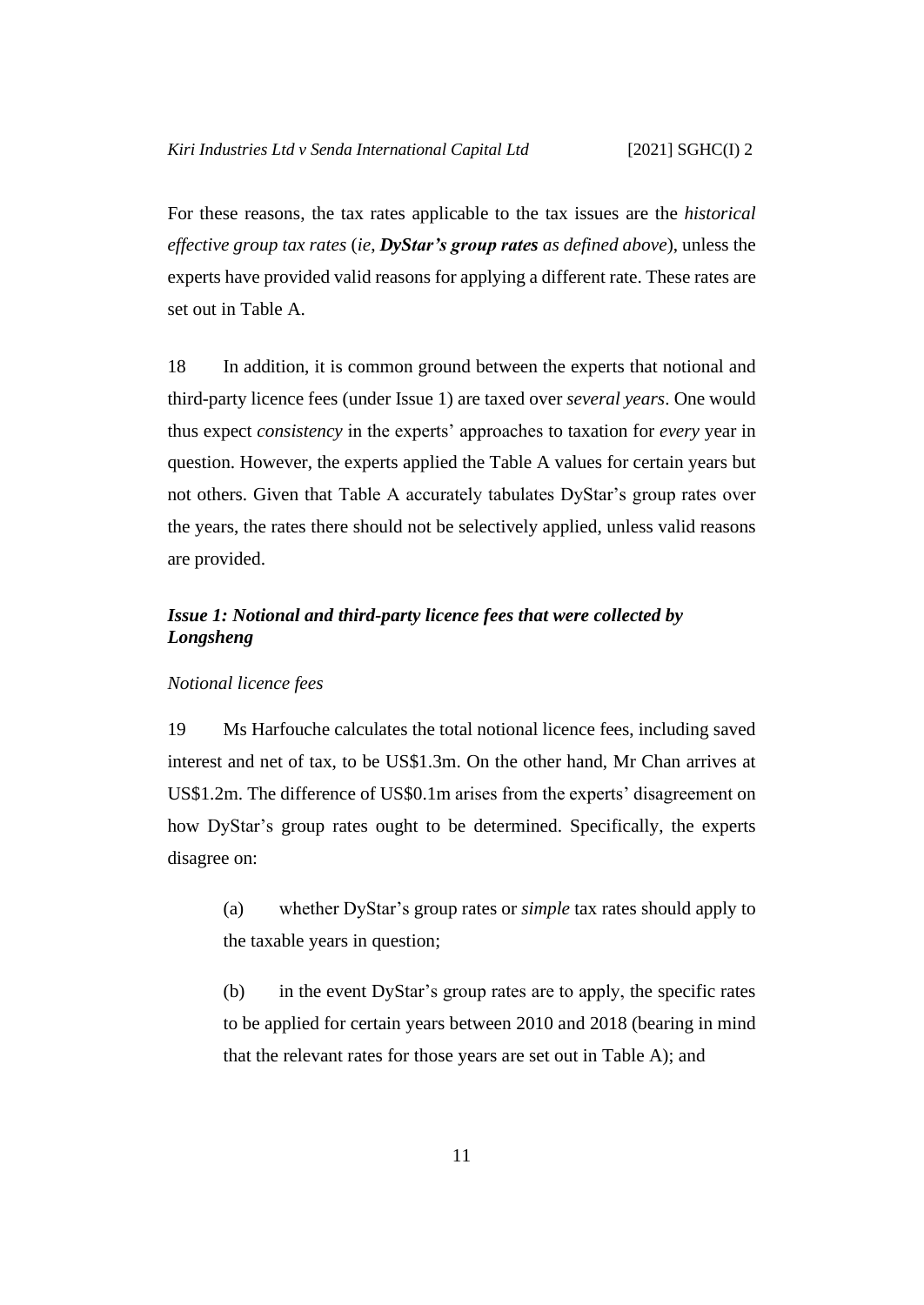(c) how DyStar's group rate for 2019 is to be derived in the absence of evidence on DyStar's financial performance for that year.

<span id="page-15-0"></span>20 On the first point, as explained above at [17] generally and [\[17\(b\)\]](#page-13-0) specifically, we agree with Ms Harfouche's use of DyStar's group rates as the applicable tax rate.

21 Mr Chan disavows the use of DyStar's group rate without explaining why, as *per* page 5, points 1.8 and 1.10, of the Report. His position is confusing. Specifically, Senda's portion of the Report states:

1.8 Ms Harfouche attempts to justify her position with lengthy explanations about what "*effective*" tax rate means and presents various tax theories and approaches. For the reasons below, Mr Chan disagrees with Ms Harfouche's explanations and interpretations of "*effective*".

…

1.10 Contrary to what Ms Harfouche suggests in B), *Mr Chan has consistently applied DyStar's historical tax rate as set out in paragraph 1.3 above*. In addition, Mr Chan took into account the net cashflow that DyStar would receive from China, after accounting for withholding tax.

[emphasis added]

On its face, the above appears to be a rejection of the application of DyStar's group rates (specifically, by rejecting the "*effective*" component of those rates). On closer examination, it becomes clear that Mr Chan has in fact applied DyStar's group rates as tabulated in Table A, save for 2010 and 2012 (see below at [\[23\]](#page-16-1)). Senda's reference to the "historical tax rate as set out in paragraph 1.3 above" (italicised in the extract above) is a reference to a table in the Report that mirrors Table A save for 2010, 2012 and 2019. It is unclear, therefore, whether Mr Chan takes issue with an application of DyStar's group rates as opposed to the simple tax rate (the simple tax rate being the alternative to the *effective* tax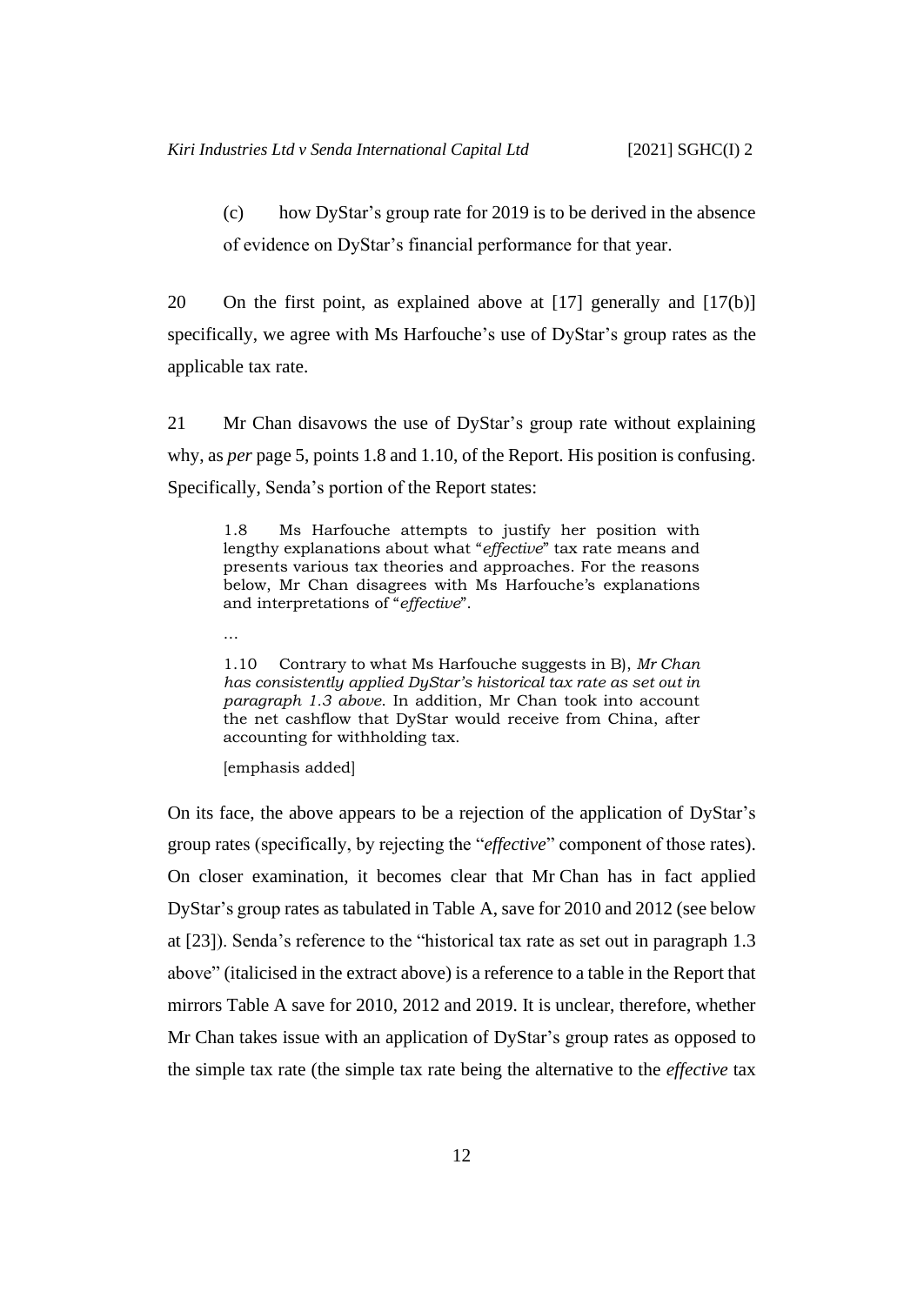rate that Mr Chan appears to reject). In any case, as explained at [\[17\(b\)\]](#page-13-0) and [\[20\]](#page-15-0) above, DyStar's group rates ought to apply.

<span id="page-16-0"></span>22 On specific tax rates to be applied for certain years between 2010 and 2018, Ms Harfouche has, with the exception of 2010, 2012 and 2018, applied DyStar's group rates in Table A for every year. The application of Table A is correct for the reasons explained at [\[17\]](#page-12-1) and [\[18\]](#page-14-2) above. As for Ms Harfouche's approach to 2010, 2012 and 2018, we elaborate on this at [\[24\]](#page-16-2) and [\[25\]](#page-17-0) below.

<span id="page-16-3"></span><span id="page-16-1"></span>23 Mr Chan disagrees with Ms Harfouche on the applicable tax rates for 2010, 2012 and 2018. He suggests (a) accepting DyStar's group rate in 2018 (which was a high rate of 45.5%) as reproduced in Table A and (b) departing from Table A as regards DyStar's group rates in 2010 and 2012, which were *negative* for those years (-2.3% and -8.8% respectively), and instead applying a 10% withholding tax rate. This appears to be selective application of Table A, which we do not accept for the reasons stated at [\[18\]](#page-14-2) above. Mr Chan's choice of the high DyStar group rate for 2018 (45.5%) is also significant for another reason. He uses that rate as the applicable tax rate for 2019 without explaining why. He has not considered the reasons why the rate was high in 2018: see [\[26\]](#page-18-0) and [\[27\]](#page-18-1) below.

<span id="page-16-2"></span>24 On the applicable tax rates for 2010 and 2012, we prefer Ms Harfouche's position.

(a) Ms Harfouche has proposed applying a 0% tax rate instead of the negative rates for 2010 and 2012 as captured in Table A. She uses 0% "as applying a negative effective tax rate would increase the notional licence fees after tax". Ms Harfouche's approach actually favours Senda as applying the negative rates for the relevant years would "increase"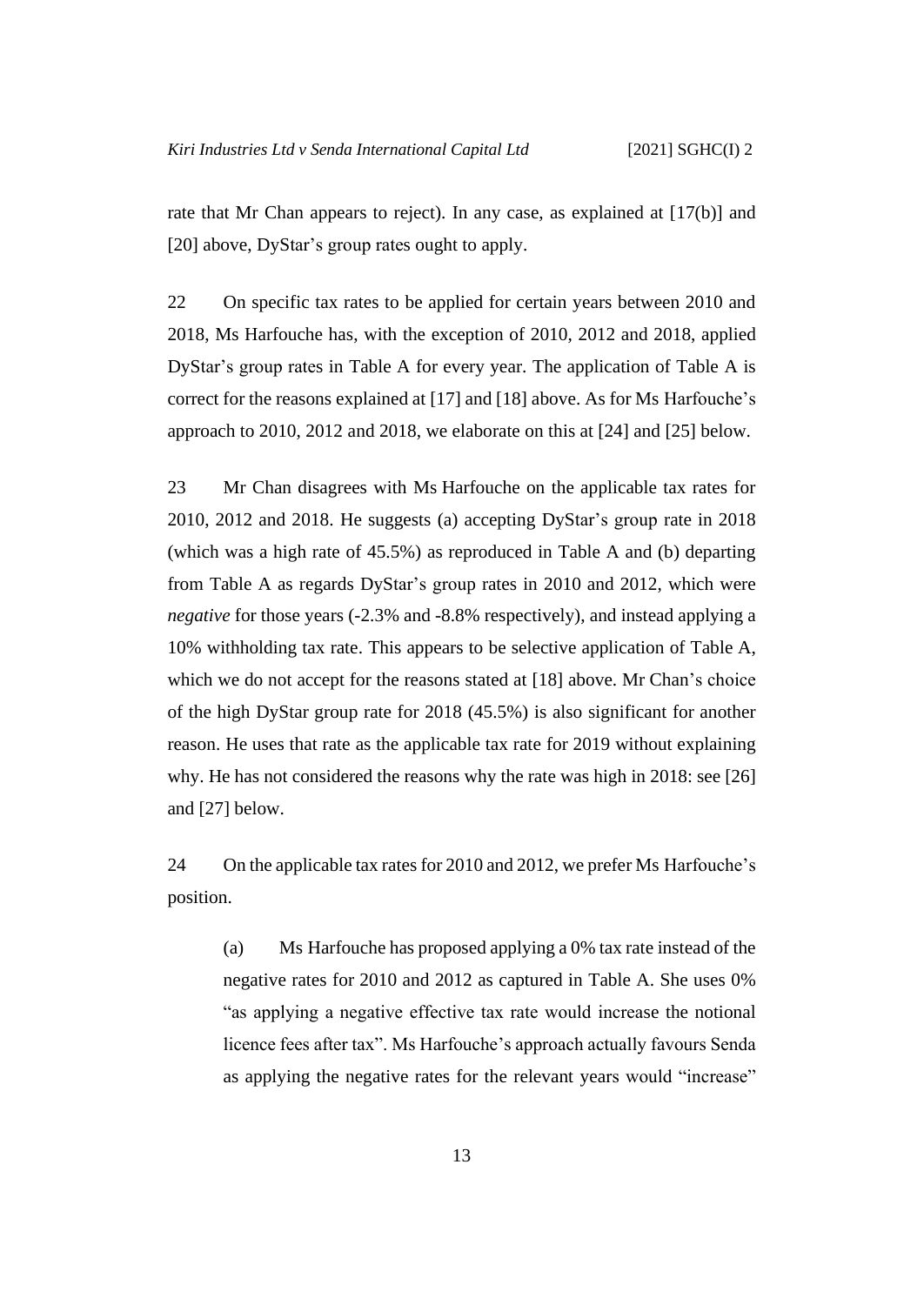the notional licence fees and therefore increase the valuation of DyStar. Having said that, we question the validity of the reason articulated by Ms Harfouche in light of our observations at [\[16\]](#page-12-2)–[\[18\]](#page-14-2) above; specifically, the "increase" in notional licence fees would be savings in fact enjoyed by DyStar in 2010 and 2012 in light of DyStar's group rates for the relevant years. Any "increase" in the notional licence fees that is incorporated into DyStar's value is a substantiated increase. Nevertheless, as noted above, Ms Harfouche's position is to Kiri's disadvantage and Kiri nonetheless accepts it. There may also be assumptions and concerns embedded in Ms Harfouche's position that have not been fully expressed in the Report. With these considerations, we accept her position on the 0% tax rate for 2010 and 2012.

(b) On the other hand, Mr Chan applies a 10% tax rate for 2010 and 2012. This rate, according to Mr Chan, is the Chinese withholding tax rate in the People's Republic of China ("PRC") for those years. However, there is no evidence, apart from Mr Chan's bare assertion, that this rate was in fact the applicable Chinese withholding tax rate. There is also no evidence supporting Mr Chan's assertion in the Report that "the Chinese withholding tax would have been naturally accounted for through the avoidance of double taxation agreement mechanism as DyStar's historical rates … were all higher than 10%". Also, it is unclear whether Mr Chan is qualified to express an opinion on tax laws in the PRC. In such circumstances, and as stated at [\[14\]](#page-11-0) above, we are unable to accept Mr Chan's position. For the reasons stated above, we accept Ms Harfouche's position on the 0% tax rate for 2010 and 2012.

<span id="page-17-0"></span>25 There is an aspect of Ms Harfouche's position that we do not accept. On the basis of Ms Harfouche's opinion, Kiri submits that the 45.5% tax rate in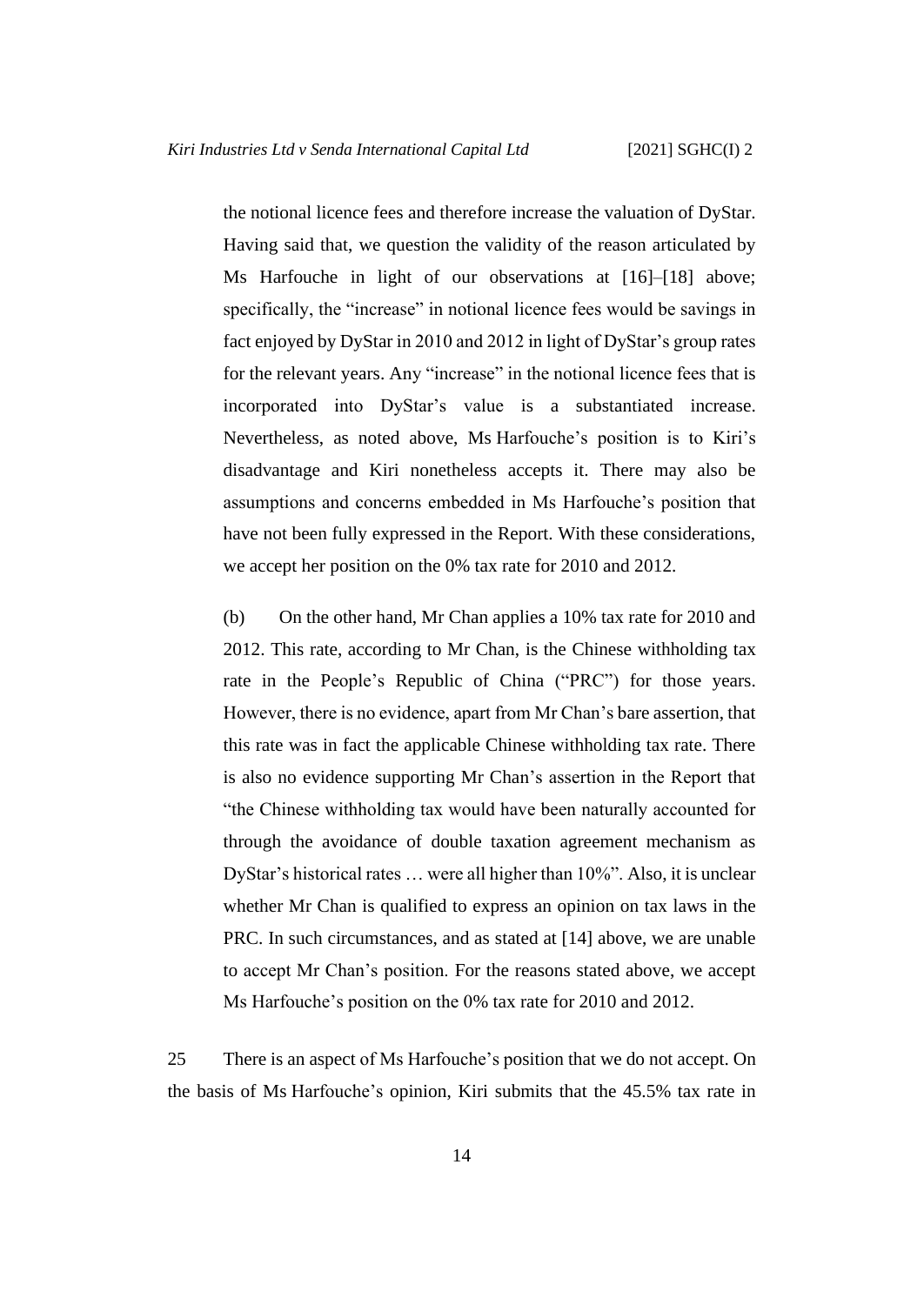2018 was an "anomaly" occasioned by *inter alia* the one-off Nanjing incident. For this reason, Kiri further submits that the average rate of 26.7% over the years should be applied. In the course of oral submissions, we highlighted to Kiri that the logic of "one-off events" could be applied to *all* the years in Table A leading to the use of the average rate for all years. Counsel for Kiri fairly accepted the point. The possibility of one-off events could in part explain the fluctuation in DyStar's group rates as reflected in Table A. Kiri cannot contend on the one hand that the high DyStar's group rate in 2018 ought not to be accepted and on the other argue for acceptance of the lower rates in the other years. Kiri cannot have it both ways. We therefore decline to accept Ms Harfouche's view on DyStar's group rate for 2018. *Per* Table A, DyStar's group rate for that year should be 45.5%.

<span id="page-18-0"></span>26 The experts were not able to arrive at an *actual* figure for DyStar's group rate for 2019 due to a lack of evidence on DyStar's financial performance for that year. The available option is therefore to use a suitable proxy. Mr Chan proposes that DyStar's group rate for 2018 of 45.5% be used. We have questioned whether this is correct at [\[23\]](#page-16-3) above. Ms Harfouche proposes instead that an average of DyStar's group rates of 26.7% (see [266]–[268] of the Valuation Judgment) be used as a proxy.

<span id="page-18-1"></span>27 We agree with Ms Harfouche. Senda does not dispute that DyStar's group rate in 2018 (45.5%) is an anomaly when juxtaposed against DyStar's group rates for preceding years. The explanation offered by Kiri, which Senda does not challenge, is that it arose as a result of the financial impact of a oneoff event, namely, the explosion at the Nanjing plant. The evidence on the Nanjing plant explosion was extensively canvassed during the valuation proceedings. On this basis, we find it arbitrary to apply DyStar's group rate for 2018 (*ie*, 45.5%) to 2019. Senda has not pointed to any one-off events that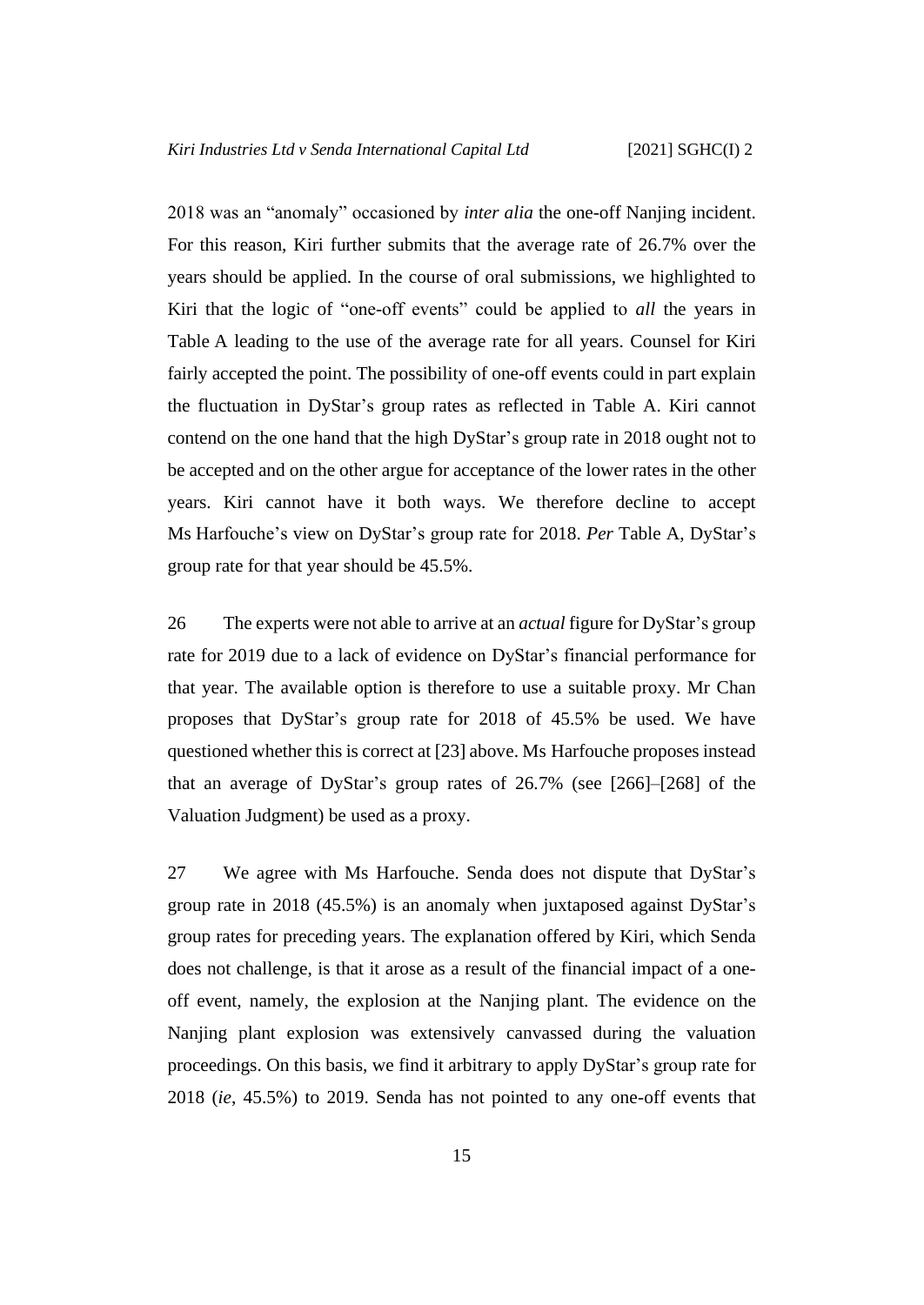would have had a similar pronounced impact on DyStar's group rate for 2019. Accordingly, the fair and reasonable course would be to apply the average of DyStar's group rates, *ie*, 26.7%. We should add that the observations above at [\[25\]](#page-17-0) with regard to the use of DyStar's group rate for 2018 do *not* apply as regards 2019. The 2018 rate is an *actual* rate and the issue was whether it ought to be discounted because of a one-off event. On the other hand, there is *no* actual rate for 2019. Using a rate that has its roots in a one-off event as a proxy for the rate in a subsequent year is therefore inappropriate.

<span id="page-19-0"></span>

| 28 | In view of our conclusions above, the applicable tax rates are as set out |  |  |  |  |
|----|---------------------------------------------------------------------------|--|--|--|--|
|    | in the table ("Table B") below:                                           |  |  |  |  |

| Year | <b>Effective tax rate</b> |
|------|---------------------------|
| 2010 | 0%                        |
| 2011 | 35.6%                     |
| 2012 | 0%                        |
| 2013 | 20.3%                     |
| 2014 | 18.4%                     |
| 2015 | 20.0%                     |
| 2016 | 25.1%                     |
| 2017 | 26.7%                     |
| 2018 | 45.5%                     |
| 2019 | 26.7%                     |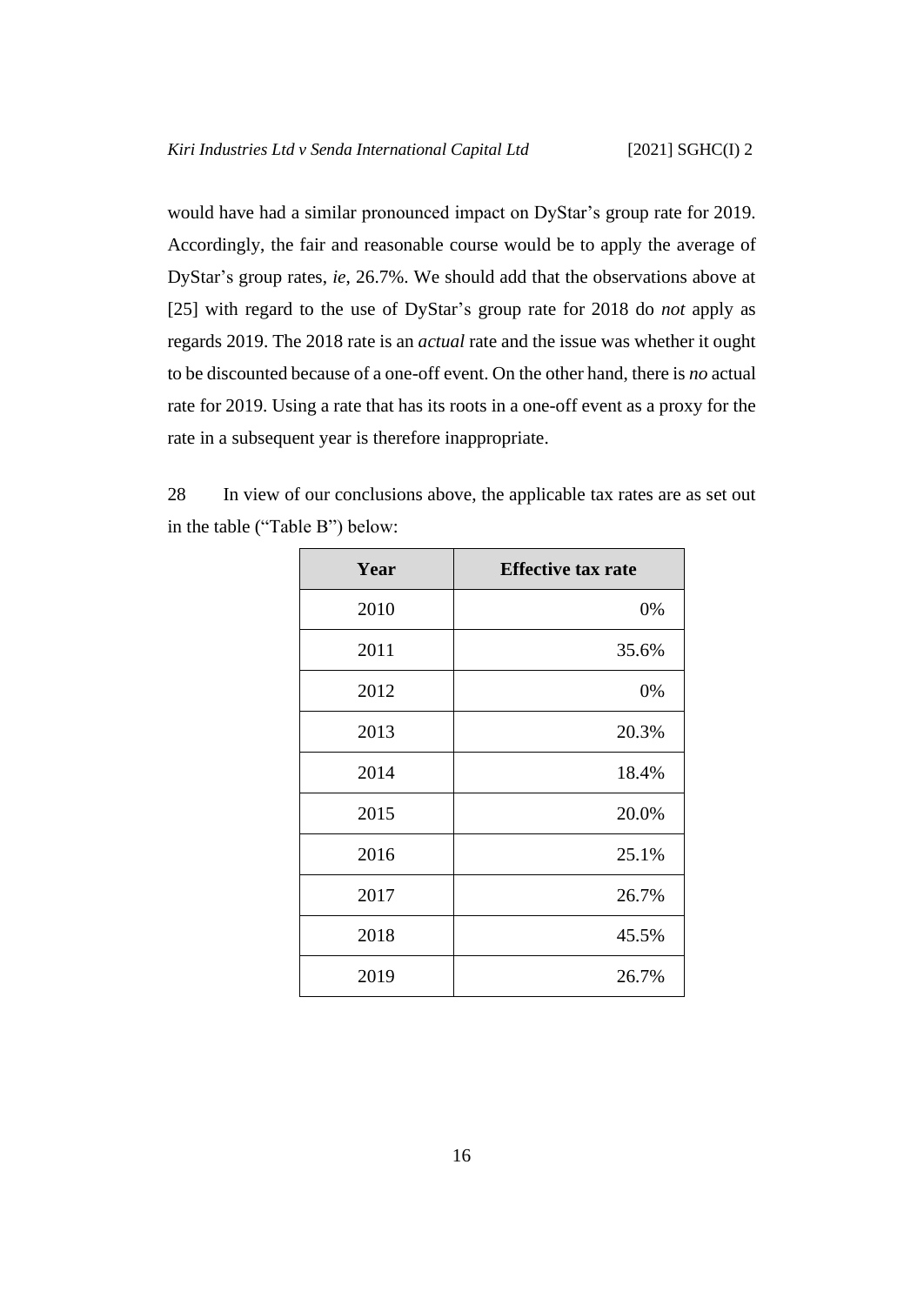# <span id="page-20-0"></span>*Third-party licence fees*

29 Ms Harfouche's opinion is that the third-party licence fees ought to be US\$12.6m, while Mr Chan's is US\$12.4m. The US\$0.2m divergence is again a result of a dispute over the applicable tax rates from and including 2013, and principally over the tax rate to be used for 2018. We repeat our reasons and conclusion above at [\[17\]](#page-12-1)–[\[28\]](#page-19-0). We prefer Ms Harfouche's position, save for DyStar's group rate for 2018. DyStar's group rate for 2018 ought to be 45.5% as set out in Table B.

#### <span id="page-20-1"></span>*Audit fees*

30 A further issue was highlighted in the Report and arose in the course of oral submissions: whether the audit fees of US\$0.7m incurred by Longsheng ought to be taken into account in DyStar's final valuation.

31 In oral submissions, counsel for Senda pointed out that the audit fees were for services "to compute the number of products that are being produced and then you multiply that by applicable licence fee and then Longsheng charges that licence fee … it has absolutely nothing to do with litigation or the defence of the patent proceedings". Senda's submission is that as the court has directed "the licence fees which Longsheng has received from third parties are to be repaid or incorporated into the value of DyStar", Senda ought to be given "credit for any expenses they have paid which are related to the collection of these licence fees". Such expenses would include the audit fees.

32 Senda's submission must be seen in the context of our finding in the *Valuation Judgment* that in quantifying the licence fees payable by Longsheng to DyStar, "DyStar should not have to bear the costs of defending the Patent" (at [195]–[197]). Senda's submission that the audit fees ought to be taken into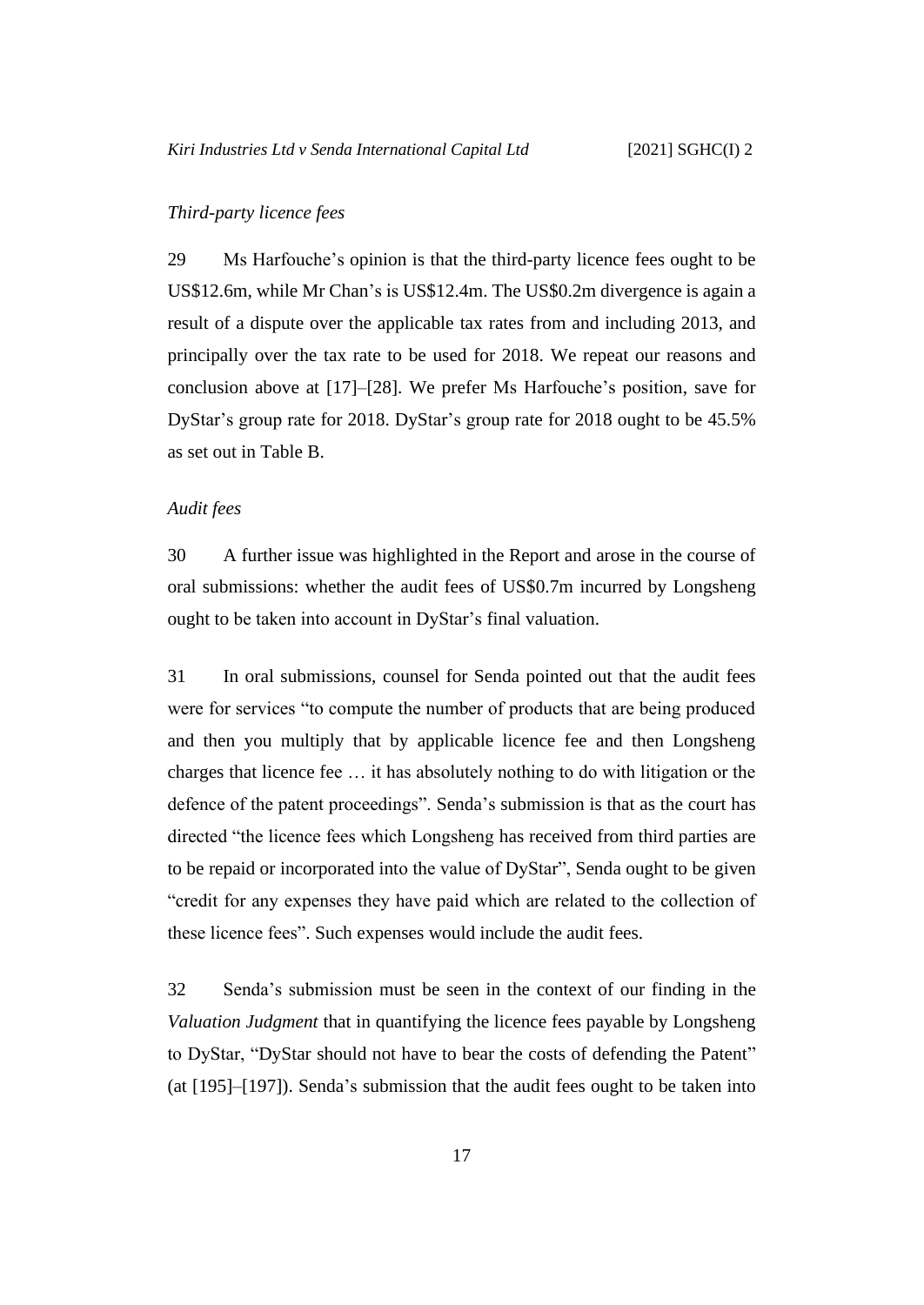account in the valuation is in effect an attempt to distinguish the fees from the costs of defending the Patent (which we have disallowed).

33 We do not accept Senda's submission that the audit fees ought to be taken into account. The point is *res judicata*. In arriving at the quantum of licence fees payable by Longsheng to DyStar, we considered *but declined to include* any line items apart from those specified in the *Valuation Judgment* (see [190]–[205]). We considered the issue of audit costs, which were a line item in Senda's closing submissions in the valuation proceedings, and declined to direct that it be taken into account in DyStar's valuation. All sums relating to the licence fees earned by Longsheng that were to be incorporated into (or deducted from) DyStar's final valuation were identified in the *Valuation Judgment*.

34 The findings on the licence fees in the *Valuation Judgment* were on two premises, that:

(a) the licence fees were to be incorporated into DyStar's valuation to remedy the effects of Longsheng's oppressive conduct in *impermissibly and wrongfully* exploiting the Patent; and

(b) the valuation that is arrived at ought to be *fair, just and equitable* and not constrained by adherence to accounting strictures that would lead to unfairness.

We therefore concluded that the licence fees, *as quantified in the Valuation Judgment*, had to be incorporated into DyStar's final valuation. We highlighted this to Senda's counsel in the course of oral submissions. Accordingly, there is little basis for the audit fees to be included in the computation of the licence fees.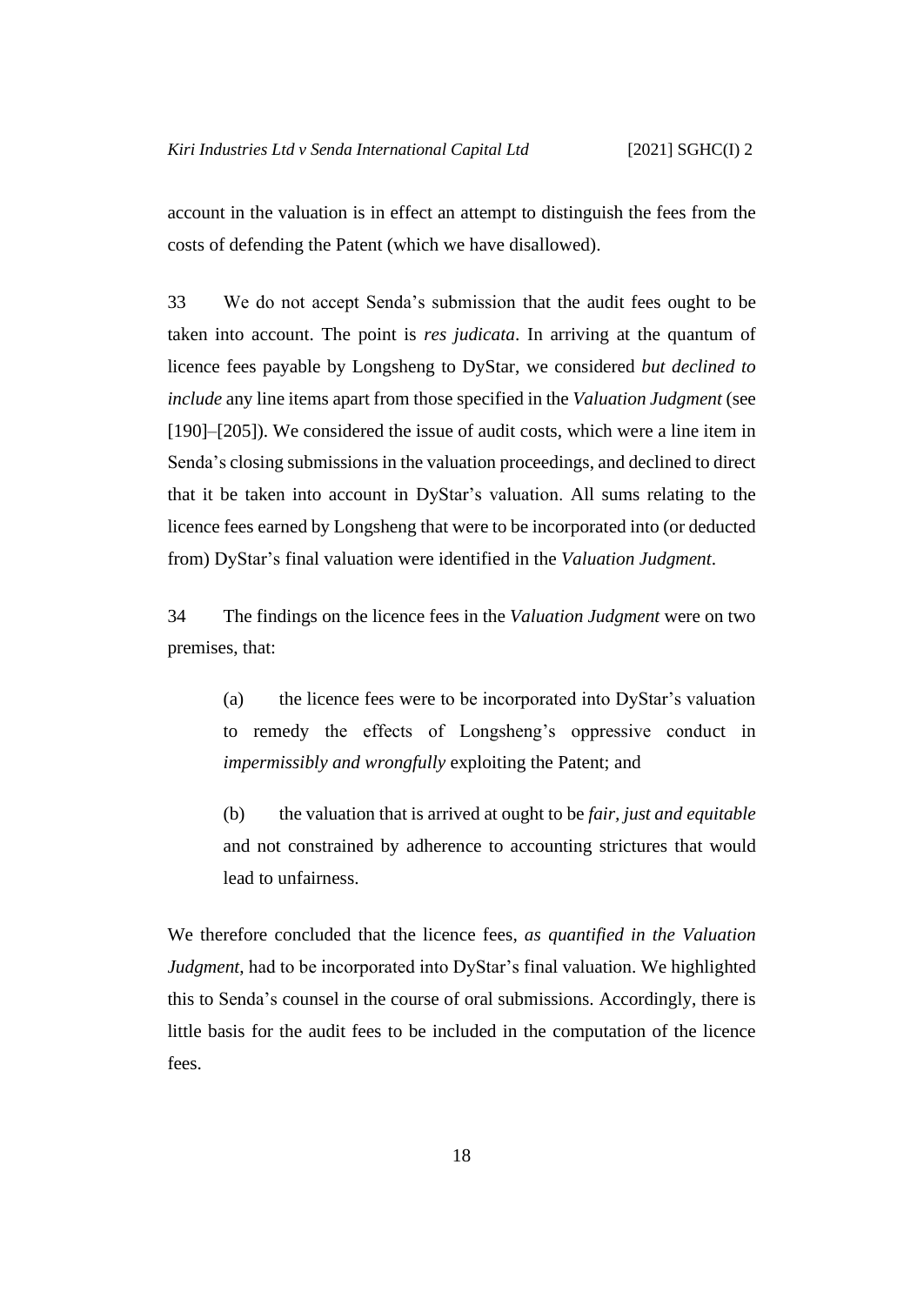35 Further, as a matter of fairness, Senda ought not to be allowed to claim, on Longsheng's behalf, the reimbursement of expenses incurred in the course of Longsheng's *wrongful exploitation of DyStar's intellectual property*. DyStar was not privy to Longsheng's sub-licensing of the Patent or to any of the costs and benefits associated with the same. Nor did DyStar have a say in those dealings. DyStar was effectively presented with *a fait accompli*. Consequently, the *res judicata* point apart, it is inappropriate to include further line items – either additions or subtractions – to the quantum of licence fees that is to be incorporated into DyStar's final valuation.

### <span id="page-22-1"></span><span id="page-22-0"></span>*Issue 7: Longsheng Fees for 2015 and 2016*

36 Issue 7 likewise has to do with applicable tax rates. The difference between the experts arises from a disagreement over the rates that ought to be applied. Based on their respective calculations, the experts are apart by about US\$4.2m.

37 Mr Chan's position is that DyStar's group rates ought to apply. We prefer his position as a matter of *consistency*. We have made the relevant observations at  $[17(a)]-[17(c)]$  $[17(a)]-[17(c)]$  $[17(a)]-[17(c)]$  above. DyStar's group rates ought to apply to *all* tax issues.

38 Ms Harfouche's position is that DyStar's tax rate (*ie*, the Singapore tax rate for the 2nd defendant in SIC/S 4/2017), and not DyStar's *group* rates, ought to apply. She asserts that the Longsheng Fees were charged to and payable by DyStar. However, she concedes that the Longsheng Fees, when incorporated into DyStar's valuation, would be charged to "the Profit & Loss Account of the DyStar *Group*" [emphasis added]. This suggests that DyStar's group rates are germane. It is also significant that Ms Harfouche goes to some length to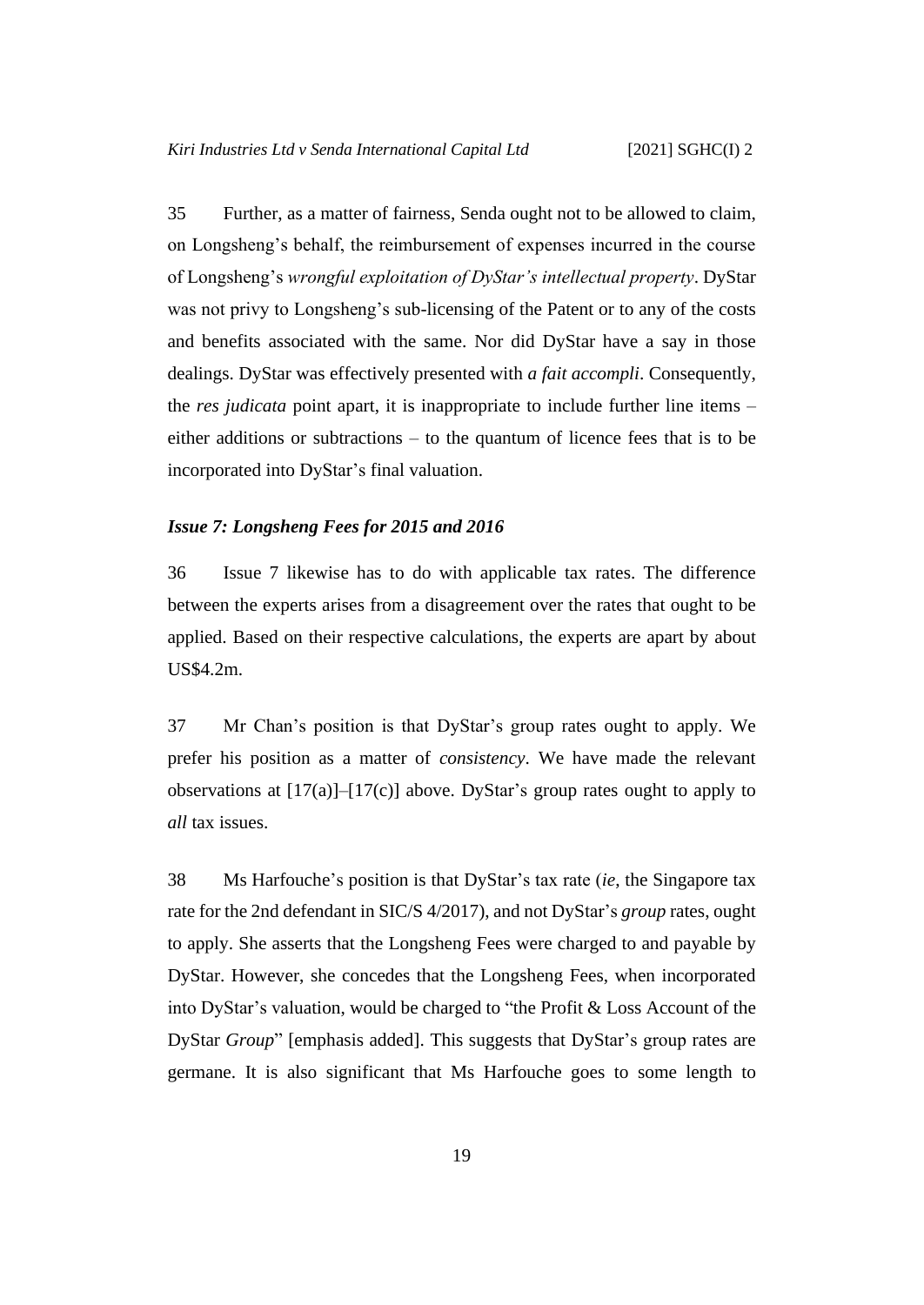consider the alternative scenario where "the Court decides that the historical effective tax rates of the … Group should apply".

39 More importantly, Ms Harfouche's position is inconsistent with our conclusion in the *Valuation Judgment* that the applicable tax rate ought to be that of the *group*, not the *individual entities*. This was accepted by the experts in the Report (see  $[17(c)]$  above). There is no reason to adopt another approach for the applicable tax rate on Issue 7 (*cf* Issue 1): see [\[17\]](#page-12-1) and [\[18\]](#page-14-2) above.

<span id="page-23-1"></span>40 In short, DyStar's group rates ought to apply. On this basis, Ms Harfouche's view is that the value of Kiri's shares would "fall by at most US\$1.2m". In her final calculations, Ms Harfouche must clarify this point (the precise impact of the adjustment), since her position in the Report (*ie*, "at most US\$1.2m") seems to indicate a range rather than a figure. Ms Harfouche must thereafter incorporate the final figure into DyStar's final valuation.

### <span id="page-23-0"></span>**Issues 2 and 3: Patent expiries**

41 We note that Kiri disagrees with the finding in the *Valuation Judgment*  that Eric did not forecast an "immediate drop" in revenue due to the expiry of the Indigo 40% patents.

42 This is a challenge that Kiri cannot make as the point is *res judicata*. We found in the *Valuation Judgment* that Eric's position on the impact of the expiry of the Indigo 40% patents was reasonable. The question that was left open was the impact of the expiry of the Indigo 40% patents (as well as the expiry of the Patent) on DyStar's final valuation. In this regard, two questions arise from the Report: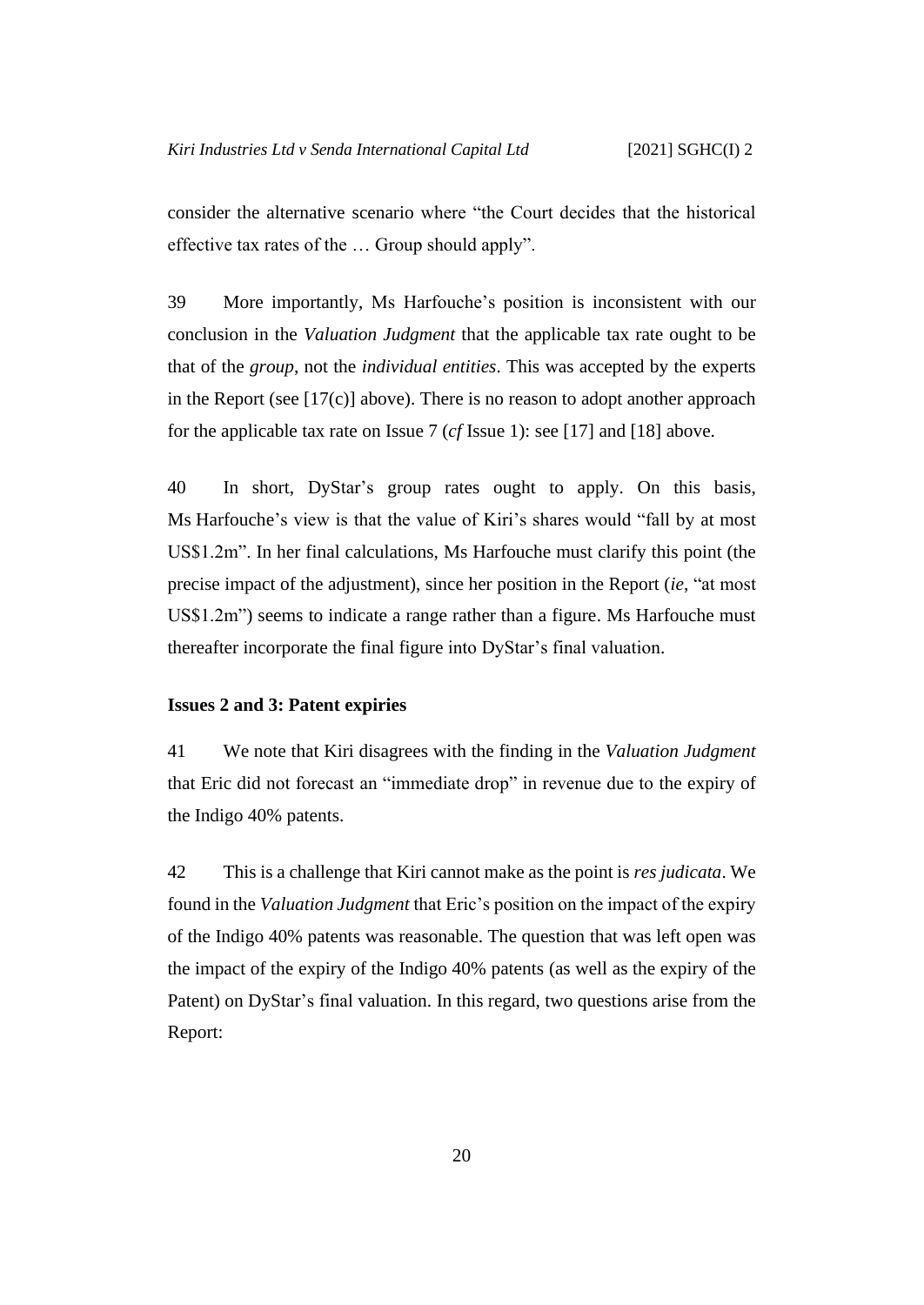(a) first, whether the expiry of the Patent and the Indigo 40% patents would have finite or perpetual impacts on DyStar; and

(b) second, *how* such finite or perpetual impacts should be quantified and incorporated in DyStar's final valuation.

# <span id="page-24-0"></span>*A finite or perpetual impact?*

43 The bone of contention between the experts is on whether the expiry of the Patent and the Indigo 40% patents ought to be modelled into perpetuity (*per*  Mr Lie's position) or only for a finite period (*per* Ms Harfouche's position). Based on their respective positions, Mr Lie is of the view that the impact is US\$228.8m, whereas Ms Harfouche's view is US\$72.5m. We prefer Ms Harfouche's position.

44 As a starting point, in the *Valuation Judgment*, we accepted Mr Lie's position that the expiration of the Patent would have a US\$6.5m impact on the maintainable EBITDA of DyStar: see [213] of the *Valuation Judgment*. For the Indigo 40% patents, we accepted Mr Lie's projection of a US\$17.2m drop: see [223] of the *Valuation Judgment*. However, we did *not* hold that the effects on DyStar's maintainable EBITDA should be *modelled into perpetuity*. We instead stated the following:

(a) For the Patent, there would be "a US\$6.5m drop in DyStar's maintainable EBITDA" and this impact "must thus be factored into DyStar's maintainable EBITDA" (at [212] and [213] of the *Valuation Judgment*).

(b) For the Indigo 40% patents, "[w]e require the experts' assistance in this regard, specifically on *how* Mr Lie's projected US\$17.2m drop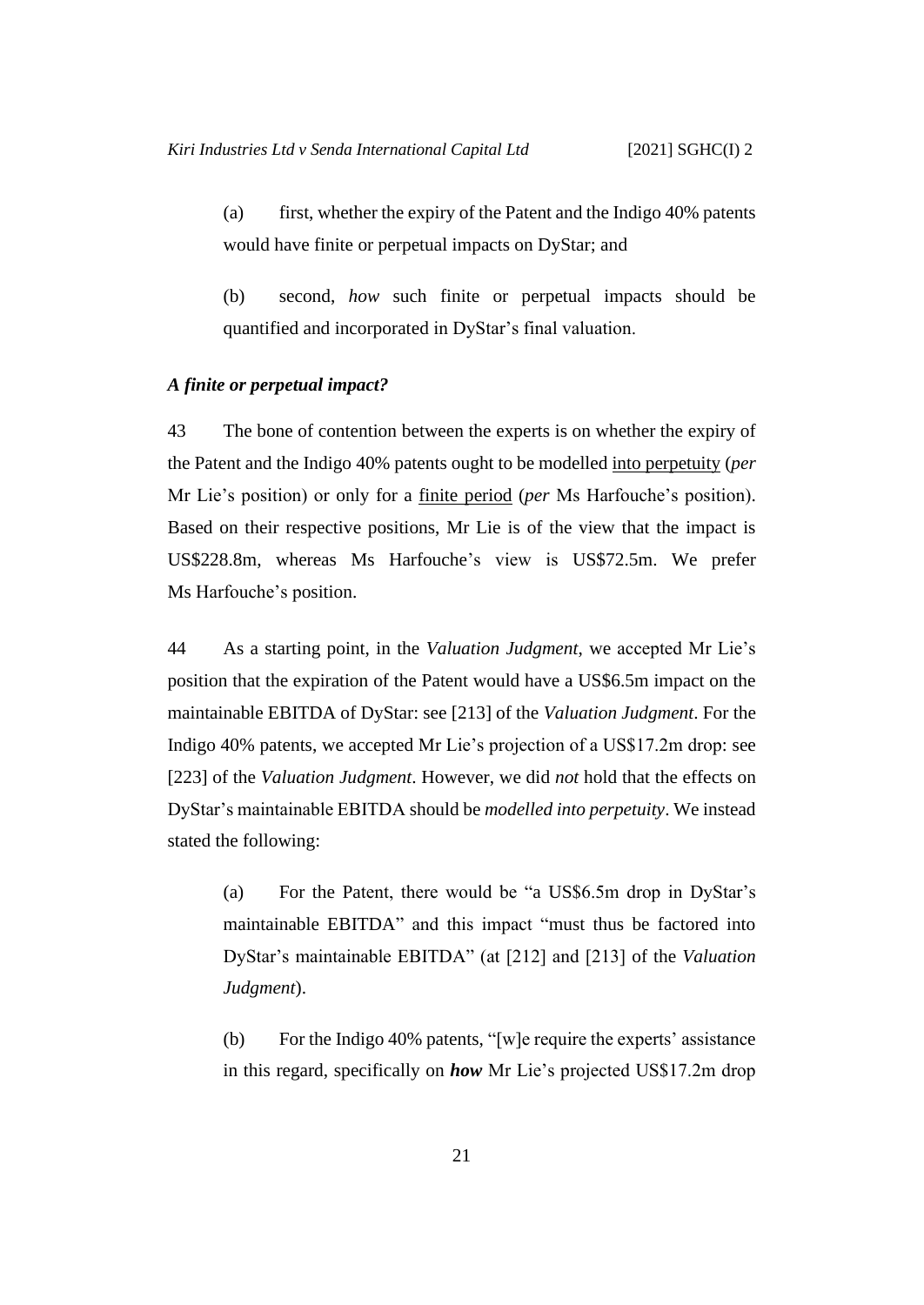in DyStar's maintainable EBITDA will affect Ms Harfouche's final valuation figure" [emphasis added in bold italics] (at [223] of the *Valuation Judgment*).

(c) The "downstream financial impact" due to the expiration of the Patent and the Indigo 40% patents must be taken into account, and we required the experts' input on the same: see [312(b)], [312(c)] and [313(d)] of the *Valuation Judgment*.

We did not state in the *Valuation Judgment* that the expiration of the relevant patents would have a perpetual impact. The issue of *how* the impact on EBITDA was to be factored into Ms Harfouche's model was *specifically* left open.

45 We are of the view that the expiration of the relevant patents ought to have a finite impact for several reasons.

46 First, the evidence does not support a perpetual impact on DyStar's maintainable EBITDA. The evidence actually suggests the contrary. In fact, Eric's evidence was that the impact would be finite:

<span id="page-25-0"></span>(a) The evidence on the Indigo 40% patents was discussed in [215] of the *Valuation Judgment*. Eric forecasted a 15% drop, spread across five years, as a result of the expiry of the Indigo 40% patents. He did not suggest that the effects would extend into perpetuity.

<span id="page-25-1"></span>(b) As is clear from the *Valuation Judgment*, we accepted Eric's evidence, having assessed his forecast as reasonable. Indeed, Eric's forecast of a finite impact incorporated commercially sensible figures.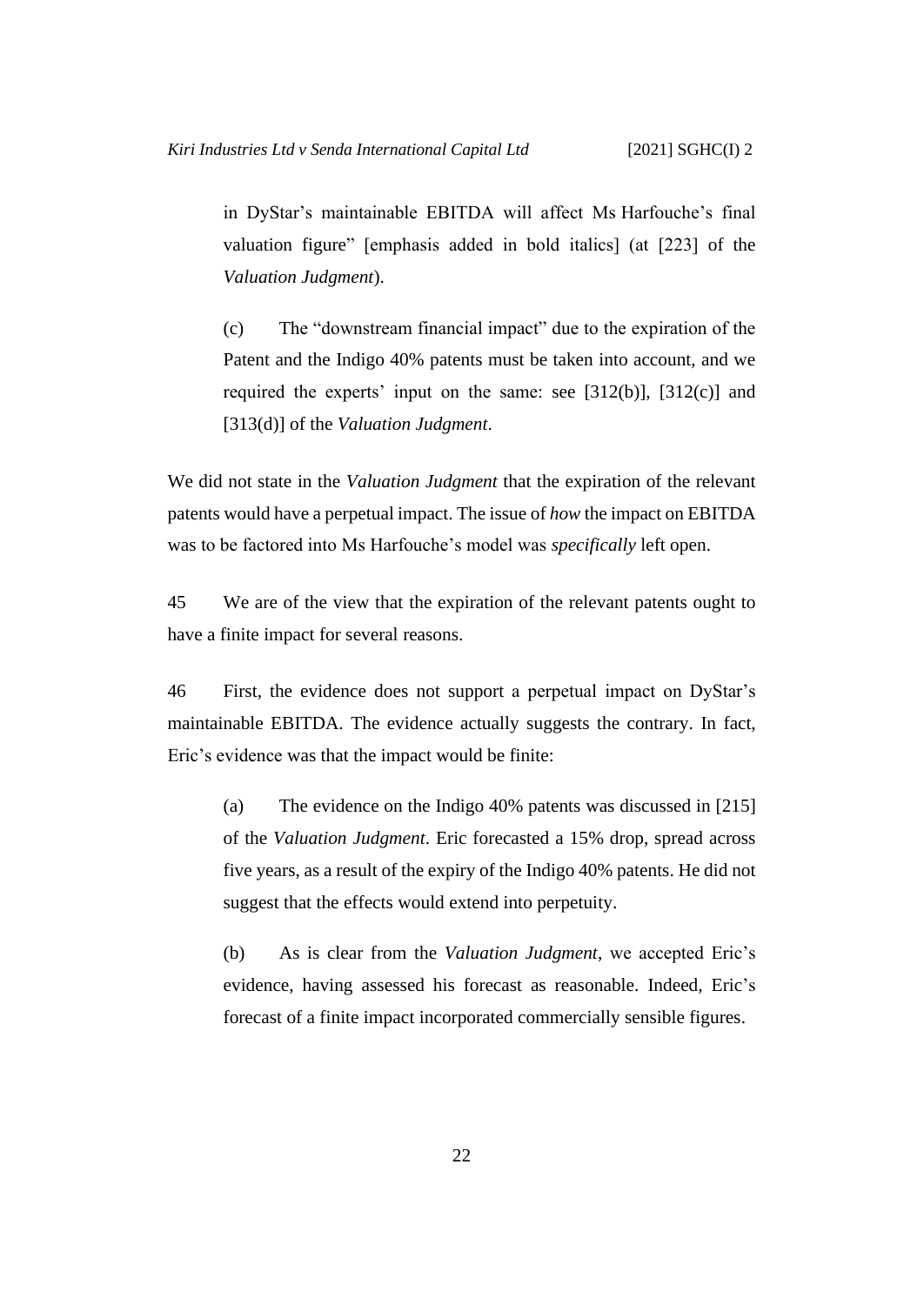(c) Kiri pointed out in oral submissionsthat Eric made a similar fiveyear forecast as regards the expiry of the Patent. In his AEIC in the valuation proceedings, Eric provided the following table which essentially mirrored the table setting out his position on the impact of the expiry of the Indigo 40% patents. (The latter table was reproduced at [215] of the *Valuation Judgment*.) It shows the projected impact of the expiry of the Patent as follows:

| <b>Total</b>                         | 2019 | 2020 | 2021 | 2022 | 2023 |
|--------------------------------------|------|------|------|------|------|
| Sales value<br>$(US\$ {S}^{\prime}m) | 16.9 | 13.6 | 13.0 | 11.6 | 9.9  |
| <b>ASP</b><br>(US\$ / kg)            | 5.5  | 4.8  | 4.6  | 4.2  | 3.7  |

The points at [\[46\(a\)\]](#page-25-0) and [\[46\(b\)\]](#page-25-1) above apply *mutatis mutandis*. The evidence demonstrates a *reasonable five-year impact* on DyStar's finances caused by the Patent's expiry.

47 As a matter of commercial and common sense, if the expiration of relevant patents were commercially significant to DyStar, plans would surely have been formulated by the DyStar board to mitigate any losses that would arise from their expiration. Given the importance of the Indigo 40% patents and the Patent to the DyStar group, it stands to reason that solutions would have been worked out in due course. Indeed, Eric's evidence was that the DyStar group would continue to maintain research and development efforts to ensure that it retained a competitive edge despite the expiry of existing patents (which would obviously include the Indigo 40% patents and the Patent). Mr Lie suggests that any new products or intellectual property developed by DyStar pursuant to such solutions would be "distinct" and "already captured" in DyStar's revenue growth rates, and would not *replace* the expired patents. We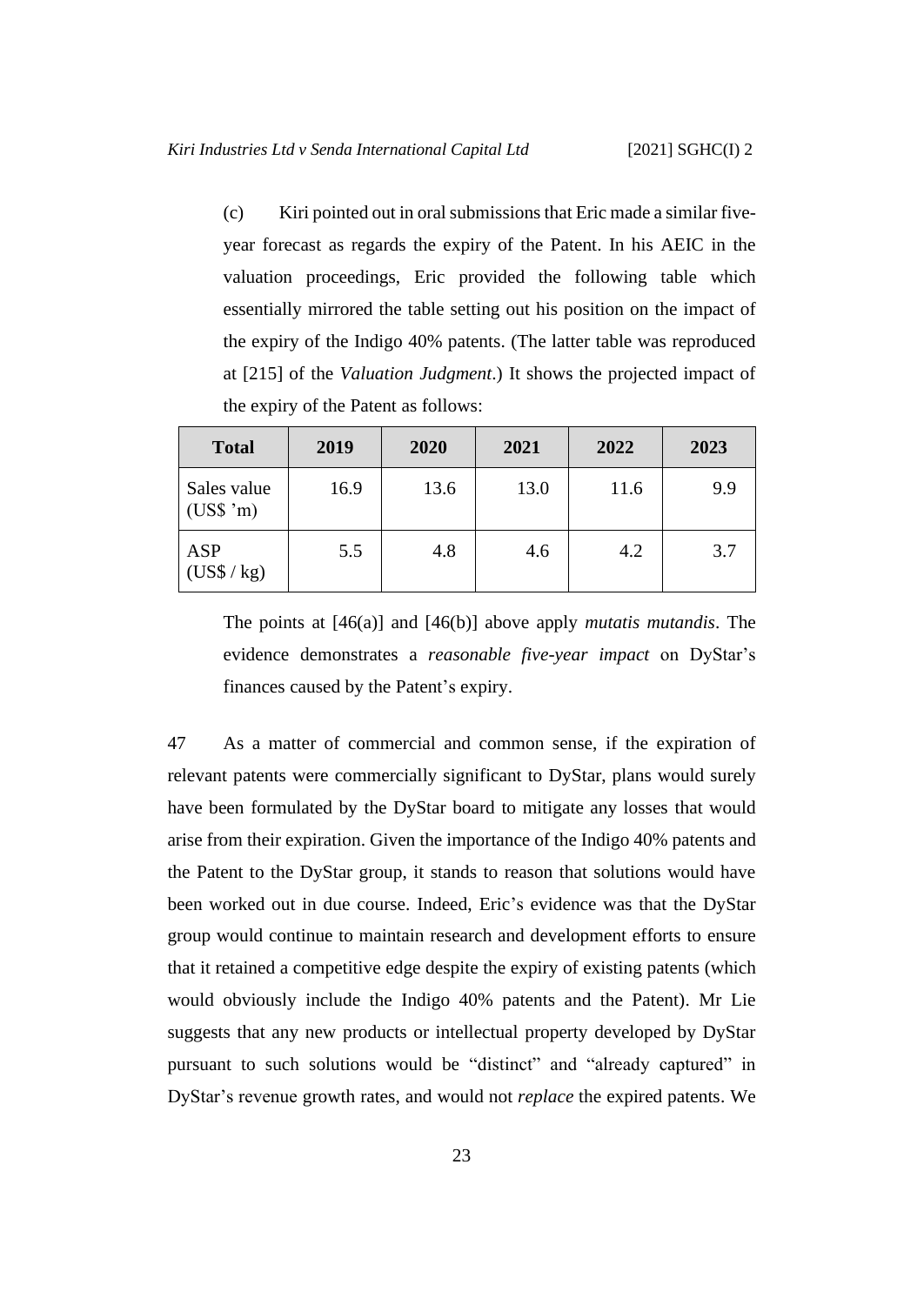do not find this persuasive. As there is no clear evidence either way, the conclusion to be preferred is the one that comports with common and commercial sense. Expiry of the various patents would surely have spurred DyStar in its research and development efforts *to ensure that it retained a competitive edge*. This would be done so that efforts in mitigation would be truly be a replacement for any loss suffered as a result of the expiry of the Patent and the Indigo 40% patents. It would not be logical to suggest that DyStar's research and development efforts would not be targeted at replacements.

48 We acknowledge Senda's point that there is no evidence, as the court found in the *Valuation Judgment*, of the *contingency measures* that DyStar was prepared to take to ameliorate the impact of the expiration of the Patent and Indigo 40% patents. But Senda's argument takes the point too far. Our finding on the absence of evidence on contingency measures simply means that the expiration of the relevant patents *would have an impact on DyStar's maintainable EBITDA, which must be factored into DyStar's valuation*. That is precisely what the experts were tasked to evaluate. Our conclusion on the absence of contingency measures *does not mean* that the impact of the expiration of the Patent and the Indigo 40% patents *would extend into perpetuity*.

49 Accordingly, we are of the view that the expiry of the Patent and the Indigo 40% patents would have finite impacts on DyStar's final valuation.

# <span id="page-27-0"></span>*How the finite impact is to be quantified and incorporated into DyStar's valuation*

50 Having determined that the impact of the expiry of the patents ought to be finite, the question that arises is how that is to be incorporated into DyStar's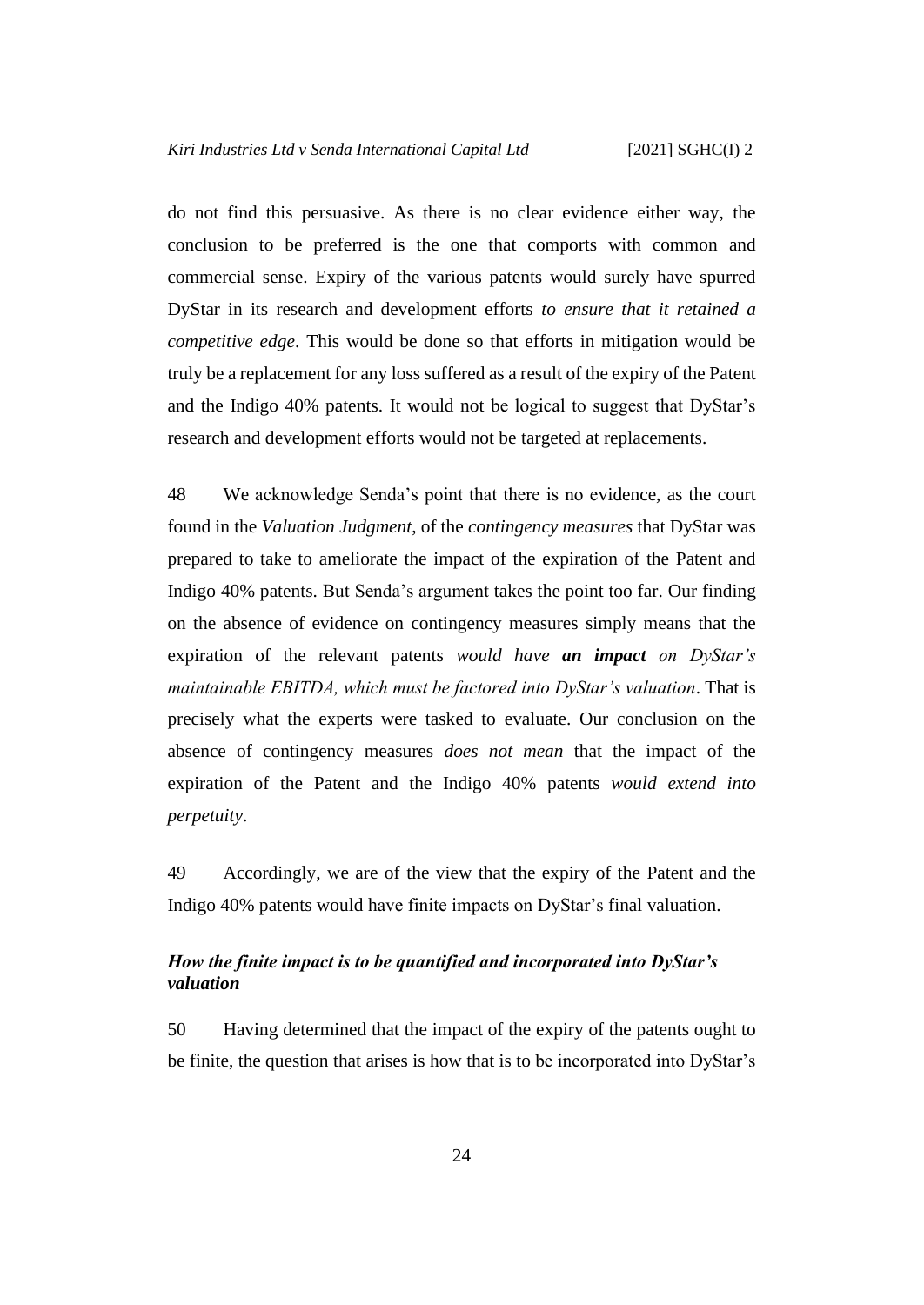valuation. In this respect, it is worth restating Ms Harfouche's and Mr Lie's respective methodologies:

(a) Ms Harfouche's position is that only the DCF method allows a finite impact of the expiry of the various patents to be modelled. Using the DCF method, she arrives at a US\$72.5m impact. Ms Harfouche arrives at this figure by reflecting the impact of the expiry of the patents in DyStar's maintainable EBITDA until 2023 (*ie*, a five-year impact from the date of expiry of the Patent and the Indigo 40% patents) before linearly increasing her adjusted EBITDA forecasts from 2024 onwards to return to a terminal EBITDA margin of 14.8%. Arriving at the figure of US\$72.5m as a result, she then *deducts* the US\$72.5m figure from her multiples valuation.

(b) Mr Lie is of the view that the impact ought to be perpetual. We disagree for reasons stated in the previous section. On this basis, he quantifies the impact of the expiries of the patents using Ms Harfouche's comparable companies approach, resulting in a US\$228.8m impact. He arrives at this number by making deductions to DyStar's revenue and EBITDA-CapEx margin, which are components of Ms Harfouche's calculations for DyStar's EV. As explained at [46]–[76] of the *Valuation Judgment*, Ms Harfouche derived DyStar's revenue and EBITDA-CapEx margin using the revenue and EBITDA figures of a cluster of comparable companies as points of reference, due to the inadequacy of DyStar's disclosure of documents that evidence its actual financial performance.

51 Senda and Mr Lie do not appear to dispute Ms Harfouche's view that the DCF method is the *only way* to model a finite impact. Apart from contending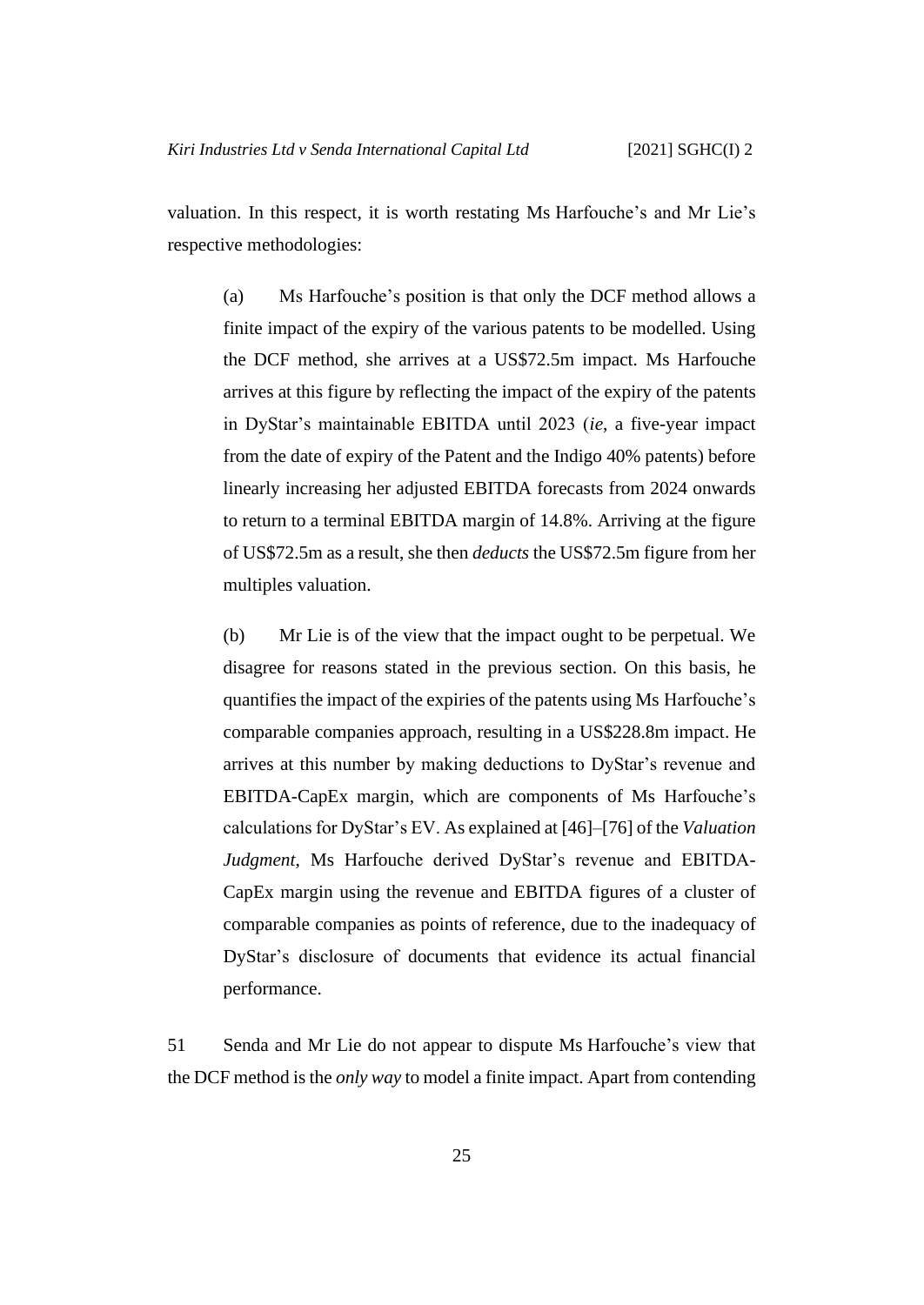that the impact ought to be perpetual and not finite, they criticise Ms Harfouche's methodology as being "inherently incongruent", *ie*, that Ms Harfouche had allegedly force-fed the DCF method into her market approach valuation. We have addressed the point of finite and perpetual in the previous section. The second point warrants some elaboration.

52 Senda has not clearly explained the basis of its criticism that Ms Harfouche has, as part of her "compromise" solution, "force-[fed]" the DCF method figure into her market approach valuation. In our view, this may be understood as a criticism against Ms Harfouche for *not* applying the market approach in computing the impact of the expiry of the various patents. This may be inferred from Mr Lie's views at para 4.21 of the Report:

4.21 Mr Lie notes that Ms Harfouche's application of her proposed impact from the expiry of the Patents of US\$72.5 million calculated using the DCF method to her valuations derived using other valuation approaches is inherently incongruent. She can and should have carried out the Court directed adjustments using a particular chosen method, instead of selectively deriving certain inputs using one approach, and force-feeding that input into her computation in another approach.

In computing the overall impact of the Court-directed adjustments, Ms Harfouche adopts the Market Approach. However, when computing the impact of the expiries of the Patent, she arbitrarily relies on and adopts the value of US\$72.5 m which she computed using the DCF approach. …

The above must be understood in light of the fact that Ms Harfouche did apply her market approach (specifically, using comparable companies as explained at [\[13\]](#page-11-1) above) in determining the impact of *inter alia* the country risk premium on DyStar's valuation: see [\[58\]](#page-32-1) below onwards. The question that consequently arises is this: is it acceptable for Ms Harfouche to use the comparable companies approach in determining the impact of *inter alia* the country risk premium on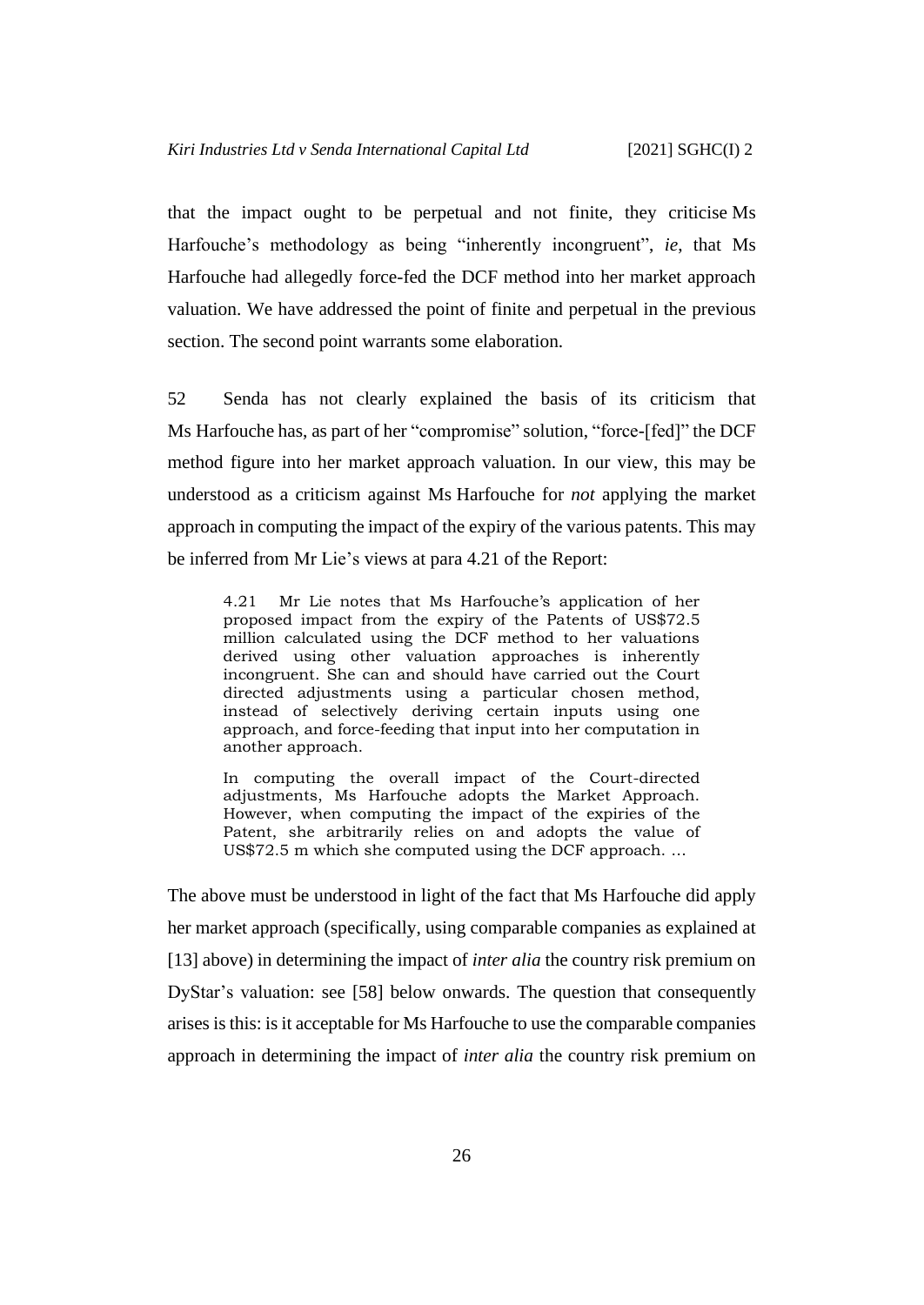DyStar's valuation, but to use a different approach – the DCF method – in computing the impact of the expiry of the various patents?

53 In our view, Ms Harfouche's methodology should be accepted. While we note her acknowledgement that her approach is a "compromise" solution", in this instance, it is explicable.

54 Ms Harfouche accepts that the expiry of the patents would have *an effect* on the market approach EVs derived using her valuation model. It is not her position that the expiry of the patents would have no impact. She simply disagrees that Mr Lie's method would achieve an accurate figure as it assumes that the expiry of the various patents has a perpetual impact. Thus, it was necessary to arrive at a figure that was based on a finite impact. This was only possible with the DCF method and not the market approach (this was common ground between the experts). Using the DCF method, the figure of US\$72.5m was arrived at which has to then be incorporated into the market approach. This was done by way of deduction. This overall approach was the "compromise" that Ms Harfouche has acknowledged. In short, given that only the DCF method is able to estimate the finite impact of the expiration of the patents, Ms Harfouche had to find an acceptable way – the "compromise" – of incorporating that assessment into her market approach valuation.

55 As noted earlier, Mr Lie's approach is inapplicable as it proceeds on the basis that the impact of the expiration of patents is perpetual. Mr Lie has not provided an alternative figure on the basis of a finite impact: see *inter alia* paras 5.28–5.38 of the Report.

56 We accept that Ms Harfouche did adopt a differing method when computing the impact of the country risk premium and the 26.7% tax rate (see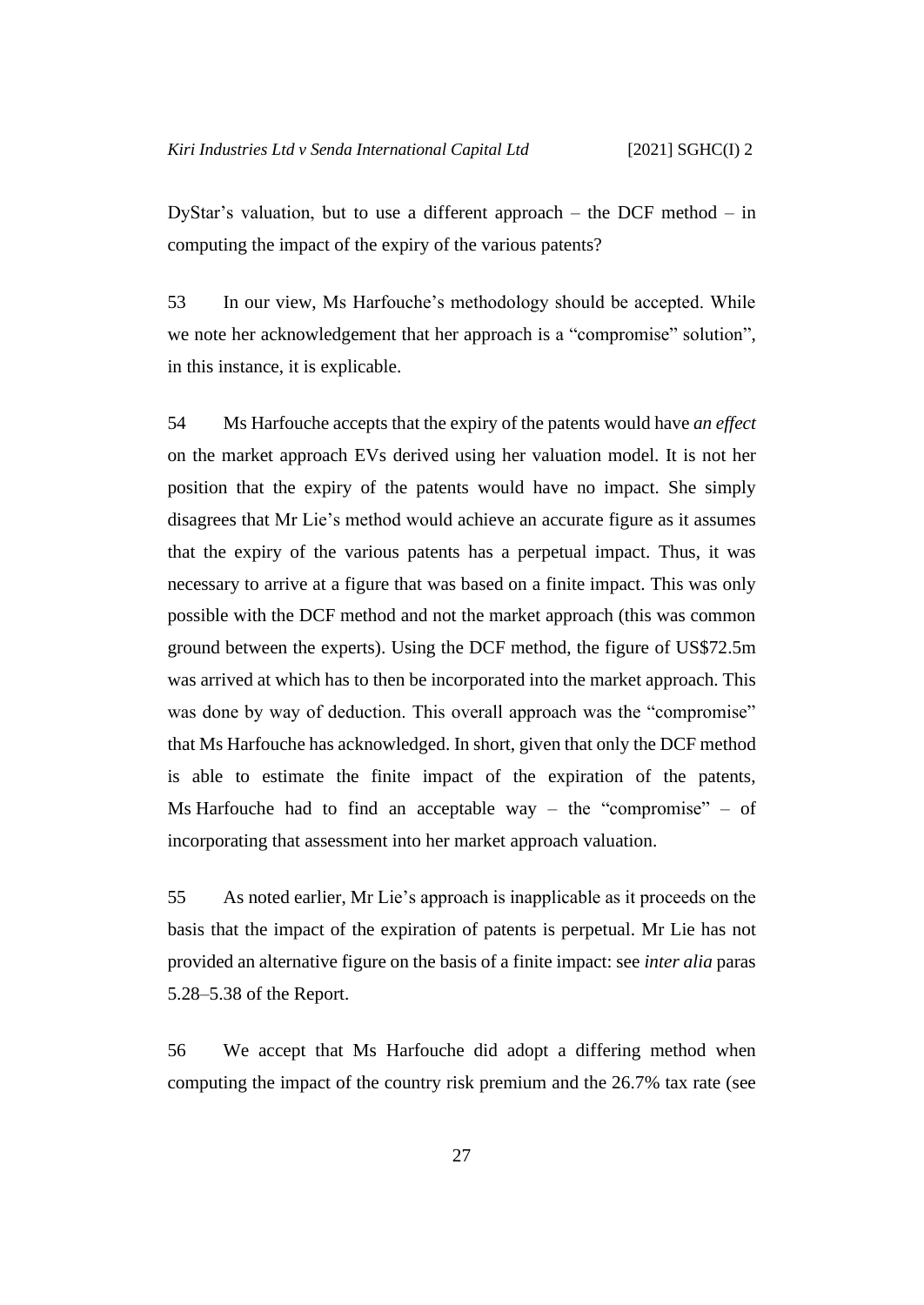[\[58\]](#page-32-1) below onwards). But this can be explained. Aside from the point raised above that only the DCF method is able to estimate the finite impact of the expiration of the patents, there is a further difficulty with incorporating the impact by making deductions to DyStar's revenue and EBITDA-CapEx margin, as Mr Lie has done.

(a) It must be borne in mind that DyStar's revenue and EBITDA-CapEx margin were derived with reference to the cluster of comparable companies selected by Ms Harfouche. In other words, the revenue and EBITDA figures of the comparable companies were used as proxies.

<span id="page-31-0"></span>(b) As noted by Ms Harfouche, it is not necessary to adjust DyStar's EVs for country risk premium (under Issue 5, which we elaborate on at [\[59\]](#page-32-2) below) based on the market approach because it has *already been factored into the market approach*. Specifically, the comparable companies used by Ms Harfouche to derive the EVs "are subject to country risk to at least the same extent as DyStar, and so no further adjustment for country risk should be made to the multiples derived from their share prices". In other words, the country risk premium is already factored in as the comparable companies that have been chosen have the same country risk factor as DyStar by reason of their similarities.

(c) The same cannot be said as regards expiration of the patents. The patents and their importance are factors that are unique to DyStar. Consequently, the impact of the expiration of the patents can only be assessed with reference to DyStar. Using a cluster of comparable companies is not a suitable proxy in this regard. It is therefore necessary to assess the impact (which can only be done using the DCF method) and thereafter work that into the market approach. It is for this reason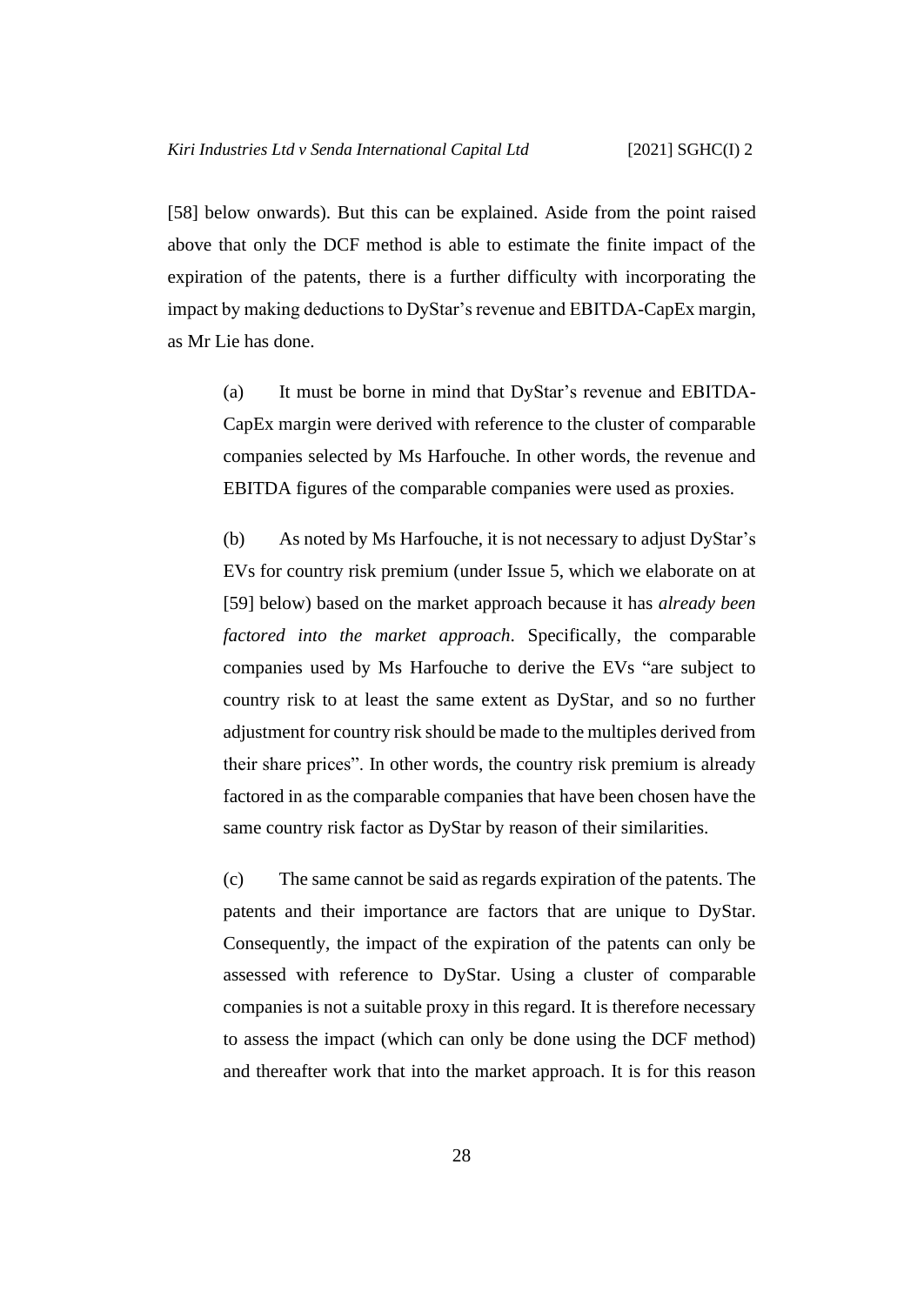that Ms Harfouche makes a *US\$72.5m deduction* to DyStar's EV, having arrived at the US\$72.5m figure with reference to DyStar's maintainable EBITDA figures. These figures in turn adjust DyStar's terminal EBITDA margin. As explained at [62]–[65] of the *Valuation Judgment*, DyStar's maintainable EBITDA figures and terminal EBITDA margin were derived *after* Ms Harfouche forecasted DyStar's revenue and EBITDA using the comparable companies. The maintainable EBITDA and terminal EBITDA margin were then used to compute a stable terminal growth rate unique to DyStar, extrapolated until 2027: the *Valuation Judgment* at [64].

57 In the circumstances, Ms Harfouche's US\$72.5m figure is the best available information upon which the court is able to act. It is the best available means of striking a fair figure that reflects our view that the expiry of the Patent and the Indigo 40% patents has a finite impact on DyStar's valuation. We therefore accept Ms Harfouche's position on Issues 2 and 3.

# <span id="page-32-1"></span><span id="page-32-0"></span>**Issues 5 and 6: Country risk premium and effective tax rate of 26.7%**

58 Ms Harfouche has put the question before the court succinctly: are the experts to (a) update Ms Harfouche's model in accordance with the *Valuation Judgment* or (b) prepare new DCF method calculations? The answer must be (a), for the reasons stated at [\[12\]](#page-10-1) above. Mr Lie's calculations on Issues 5 and 6 in the Report involve fresh DCF calculations that do not accord with our acceptance of Ms Harfouche's valuation method (as recapitulated at [\[13\]](#page-11-1) above).

<span id="page-32-2"></span>59 As stated in the Report, Ms Harfouche has worked into *her valuation model* the country risk premium of 1.6% that was directed in the *Valuation*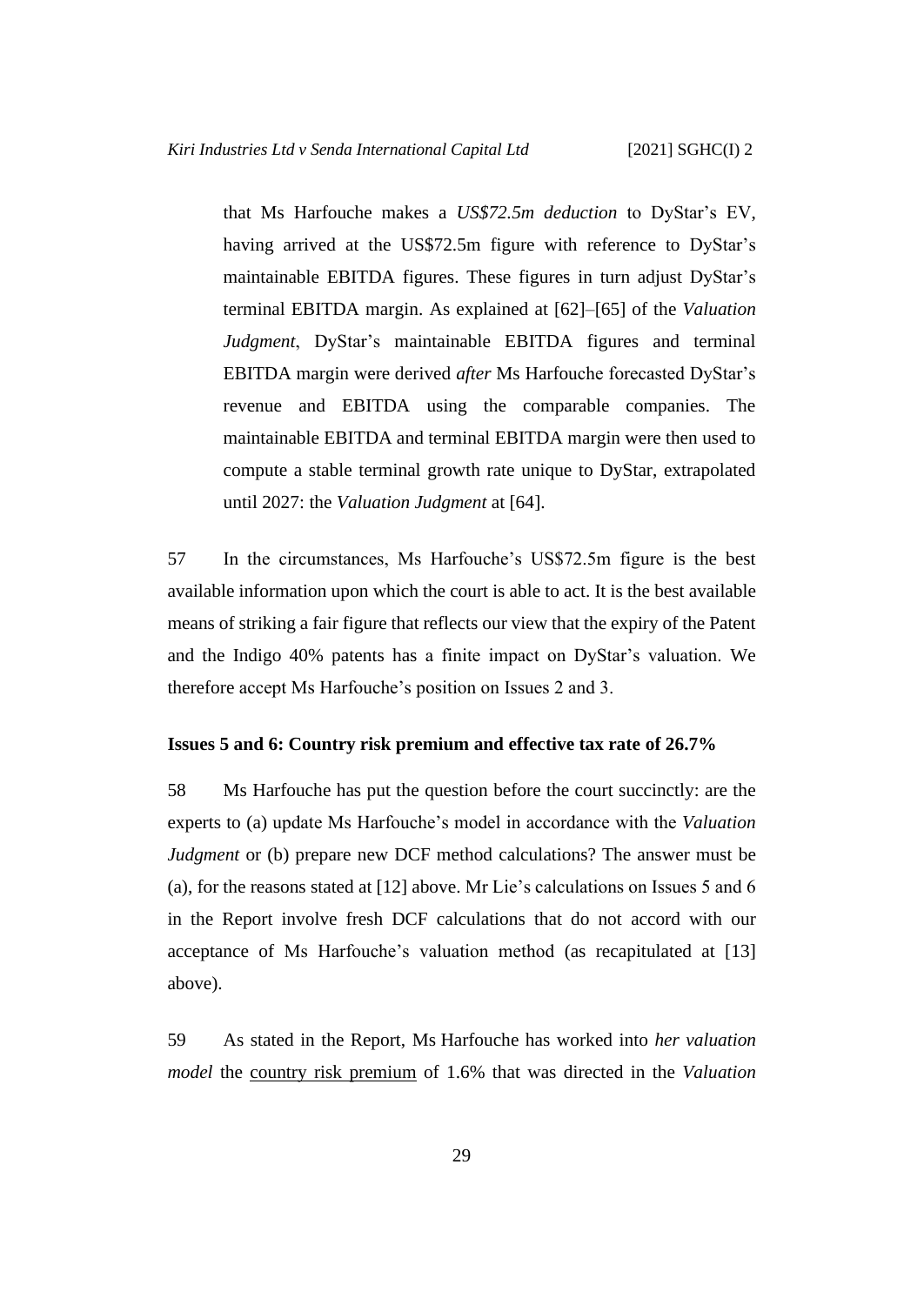*Judgment*. However, this was done only to understand whether there was a meaningful shift in the DCF method line that she had previously drawn on the football field. A meaningful shift would warrant a revision to her previous valuation. Ms Harfouche found that there was no meaningful shift and so there was no need to adjust DyStar's estimated EV previously arrived at. As stated above at [\[56\(b\)\]](#page-31-0), Ms Harfouche explains that "[a]s a consequence of selecting a group of companies with an overall global operating presence, the Comparable Listed Companies used by Ms Harfouche are subject to country risk to at least the same extent as DyStar, and so no further adjustment for country risk should be made to the multiples derived from their share prices". In other words, the country risk premium had already been embedded into her approach of using comparable companies to derive DyStar's estimated EV.

60 Ms Harfouche's position is similar for the 26.7% DyStar group rate. She states that the headline corporate tax rates for the comparable companies (which, as noted at [55]–[58] and [68]–[69] of the *Valuation Judgment*, had been factored into her valuation approach) ranged from 18% to 34% and so no further adjustment was required. In other words, the tax rate had already been taken into account in her model by the selection of comparable companies with similar characteristics.

<span id="page-33-0"></span>61 On the other hand, Mr Lie prepares a fresh set of calculations using a pure DCF method. He first selects a company from the cluster of companies with a valuation that is closest to the interim valuation of DyStar that was arrived at in the *Valuation Judgment*, *ie*, US\$1,636m. Using the financial data of that company, Mr Lie then suggest deductions for the country risk premium and 26.7% group rate and works out a fresh set of calculations using the DCF method. He ignores in the process Ms Harfouche's point that the country risk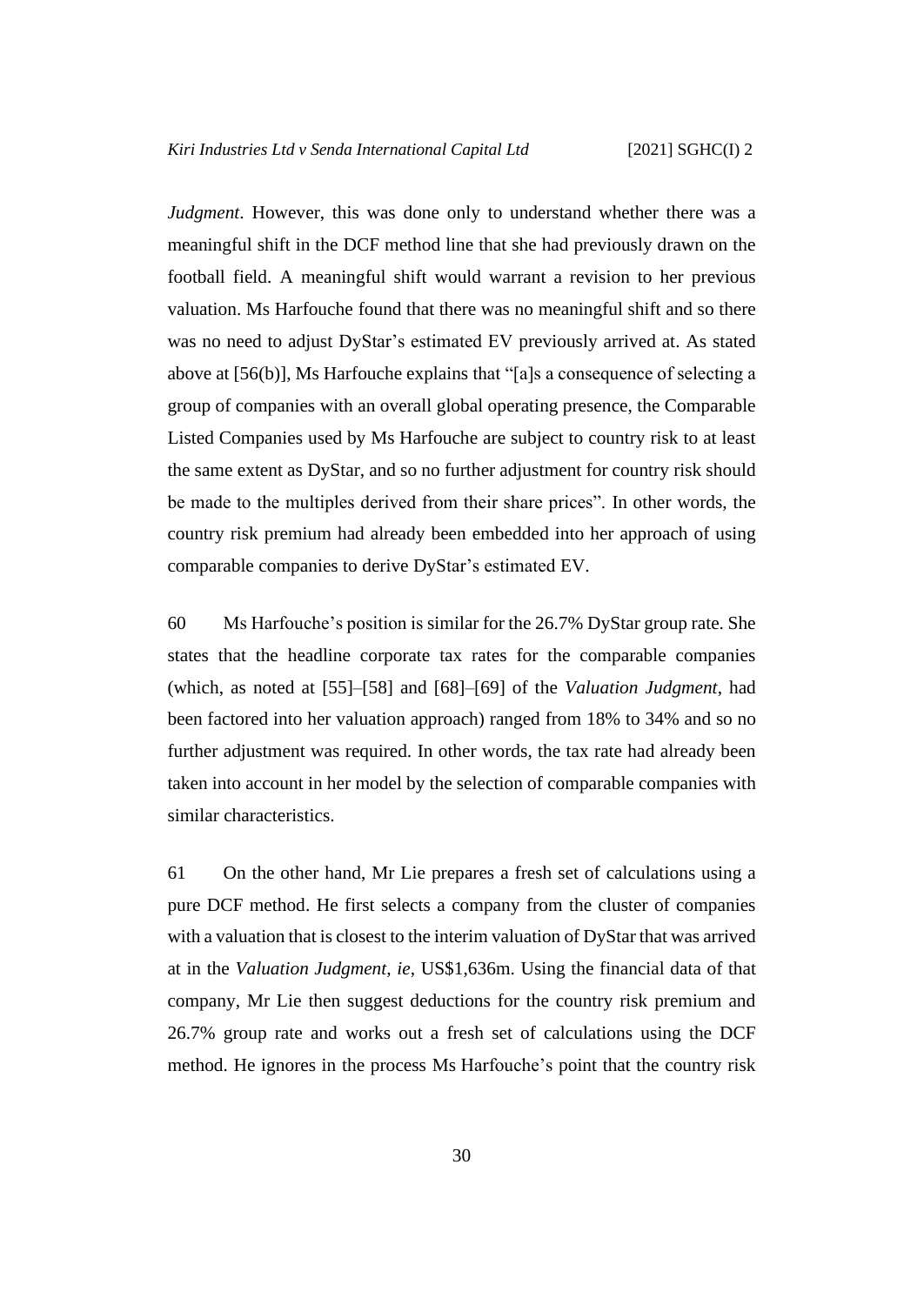premium and 26.7% group rate are already embedded in the financials of the comparable companies.

<span id="page-34-0"></span>62 Therefore, Mr Lie's approach does not assess the impact of the country risk premium and 26.7% tax rate *in the context of Ms Harfouche's valuation approach as reflected in the football field model*. Mr Lie has instead advanced a separate DCF calculation using a starting point of US\$1,636m. This is objectionable for three reasons:

(a) It ignores Ms Harfouche's point that the country risk premium and 26.7% group rate are already embedded in the financials of the comparable companies. By making these deductions again, he is in effect double counting.

(b) Mr Lie's position is at odds with our decision in the *Valuation Judgment*. We arrived at an interim valuation of US\$1,636m on the ground *that Ms Harfouche's valuation approach was appropriate*: see [\[12\]](#page-10-1) above and *Valuation Judgment* at [45]–[156]. This being the case, the nine adjustments to DyStar's interim valuation must be made *in the context of her valuation model*. Senda cannot re-open the point by proposing a fresh set of calculations *based on the DCF method*. This would be relitigating the appropriate valuation approach.

(c) The new DCF method calculations introduced by Mr Lie are laden with multiple assumptions that (a) do not correspond with the assumptions made in Ms Harfouche's model and (b) have not been explained or tested at trial. Further, as stated at [\[14\]](#page-11-0) above, there is insufficient reference to any underlying material supporting the calculations. It would accordingly be unsafe for the court to arrive at DyStar's final valuation on untested material.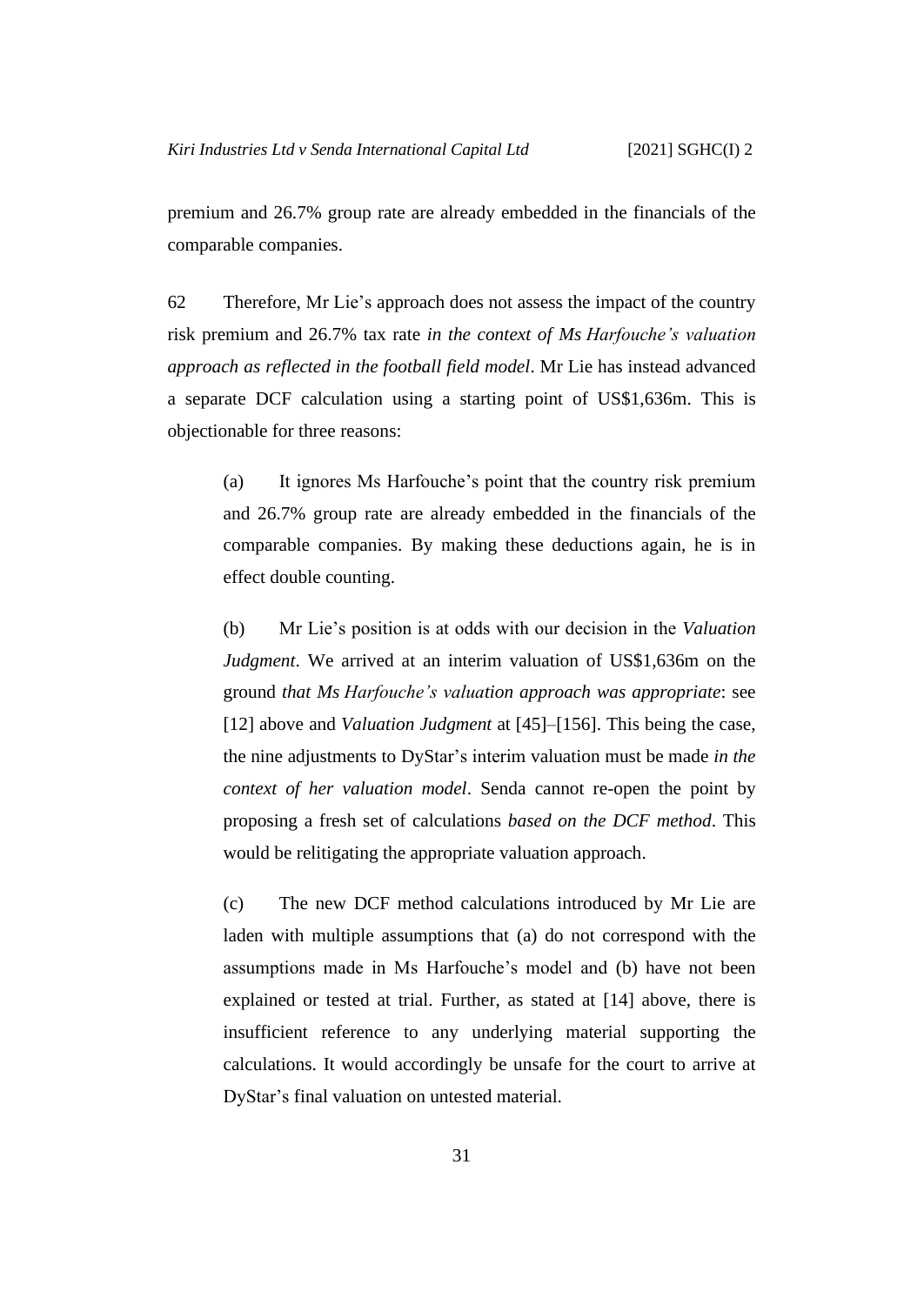63 For those reasons, we accept Ms Harfouche's position on the adjustments to be made under Issues 5 and 6.

#### <span id="page-35-0"></span>**Issue 9: Insurance pay-out**

64 We resolve Issue 9 in Kiri's favour. We indicated at [305] of the *Valuation Judgment* that the dispute over the insurance pay-out should be resolved *per* pages 553–555 of Ms Harfouche's updated calculations in Kiri's Bundle of Affidavits of Evidence-in-Chief (Amendment No 2). Ms Harfouche has done precisely that and arrived at a net impact of US\$4.6m to be added to DyStar's final valuation.

65 Mr Lie's position does not conform with our direction at [305] of the *Valuation Judgment.* It ignores portions of Ms Harfouche's updated calculations as contained in Kiri's Bundle of Affidavits of Evidence-in-Chief (Amendment No 2). Mr Lie appears to have taken a flat US\$4m figure, which corresponds with (a) the position Senda expressed during oral closing submissions for the valuation proceedings on 1 July 2020; and (b) the figure indicated at [312(i)] of the *Valuation Judgment*. On the former, the position expressed by Senda does not correspond with Ms Harfouche's updated calculations. The line items specified therein add up to US\$4.6m. On the latter, the figure indicated at [312(i)] of the *Valuation Judgment* was a round figure used to *refer to the issue of the insurance pay-out*, *ie*, a term of reference that parties had adopted in the course of the valuation proceedings. Reading [312(i)] together with [305] of the *Valuation Judgment*, it is clear that our direction required the final figure to be that found in Ms Harfouche's updated calculations.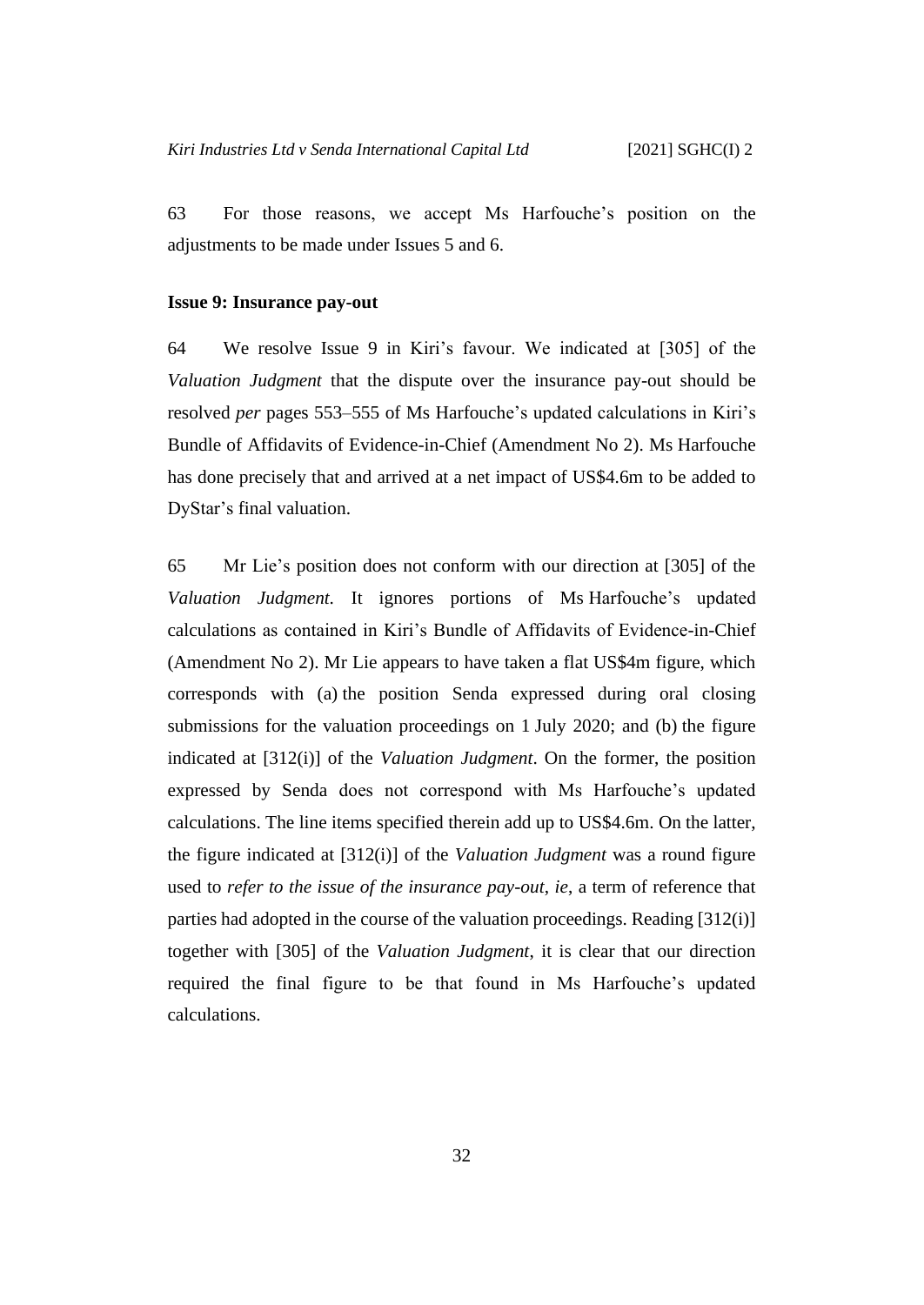66 We therefore agree with Ms Harfouche that the net impact of the insurance pay-out is US\$4.6m and this amount ought to be incorporated into DyStar's final valuation.

### <span id="page-36-0"></span>**Outstanding issues and directions**

67 The experts are now directed to arrive at DyStar's final valuation based on the conclusions above. Ms Harfouche has indicated that the updated value of Kiri's shares is **US\$482.5m**. But this figure will have to be revised in light of the findings in this Judgment, specifically on the issues which we have departed from Ms Harfouche. Those issues are as follows:

(a) We agree with Ms Harfouche's position on the applicable tax rates for all years *except* for 2018. The rate for 2018 ought to be as reflected in Table B above, *ie*, 45.5%.

(b) For Issue 7, Ms Harfouche ought to apply DyStar's group rates, and not the tax rates of the individual companies in the group. We have clarified this point at [\[36\]](#page-22-1)–[\[40\]](#page-23-1) above.

68 We emphasise that the experts are to arrive at a final value of Kiri's shares in DyStar based solely on our conclusions above. We have clarified that Ms Harfouche's *valuation approach and methodology* is to be adopted and all that is left is to undertake the *specific calculations* to arrive at a number for DyStar's final valuation.

69 The parties, through their experts, are therefore to tender an agreed calculation for DyStar's final valuation, limited to a single five-page document, with strict adherence to the court's templates for submissions in terms of font